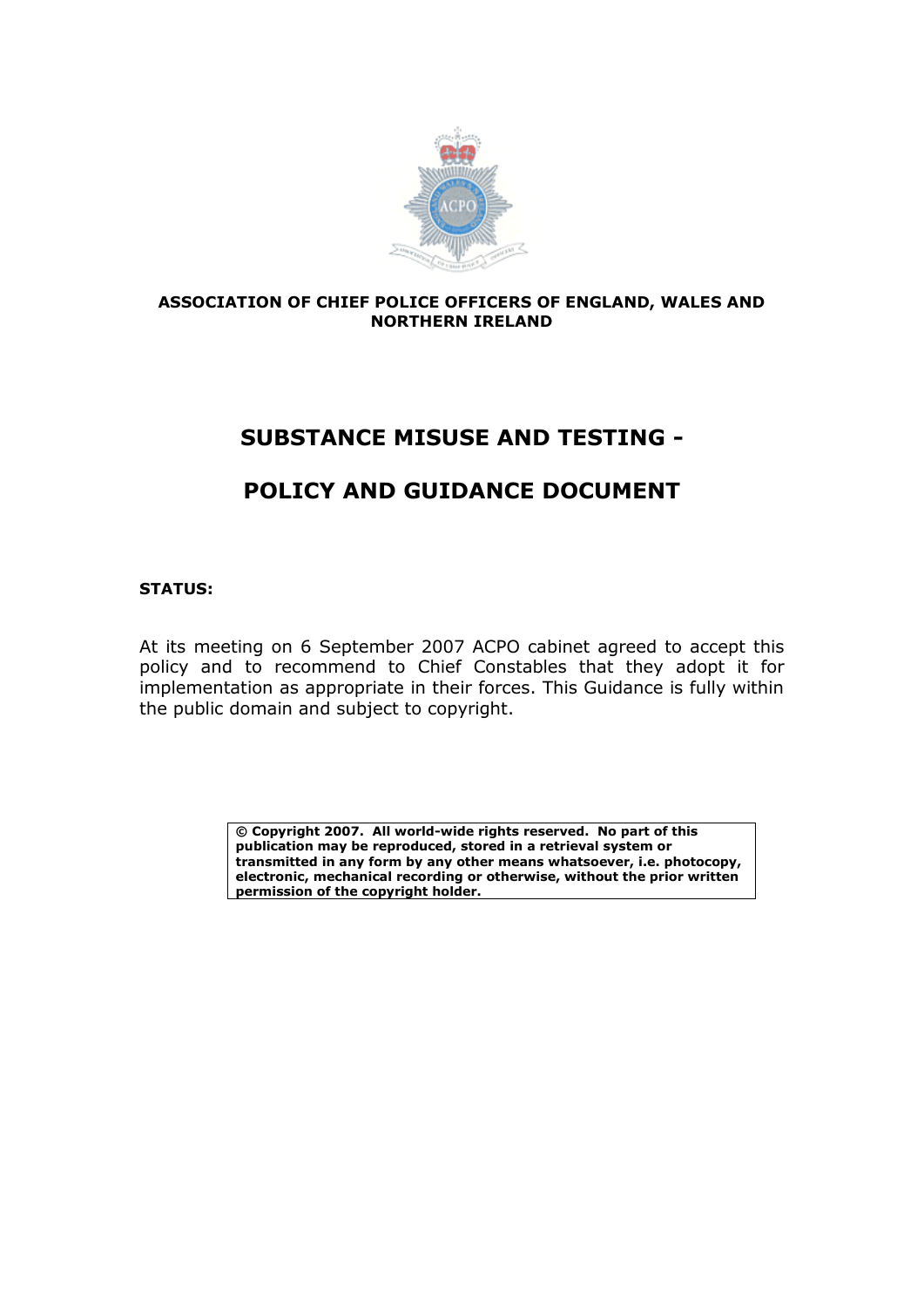## **CONTENTS**

| <b>Foreword</b>                                   | 3  |
|---------------------------------------------------|----|
| <b>Substance Misuse and Testing Policy</b>        | 4  |
| <b>Guidance for the Application of the Policy</b> | 4  |
| <b>Purpose of the Policy</b>                      | 4  |
| <b>Aims of the Policy</b>                         | 5  |
| <b>Human Rights</b>                               | 5  |
| <b>Legality</b>                                   | 6  |
| <b>Statement of Policy</b>                        | 8  |
| <b>Implications of Policy</b>                     | 12 |
| <b>Consultation</b>                               | 13 |
| <b>Distribution / Publication</b>                 | 13 |
| <b>Review</b>                                     | 13 |

### **Appendices**

| Appendix A - Supporting a member of staff who volunteers a<br>problem | 15 |
|-----------------------------------------------------------------------|----|
| <b>Appendix B - Roles and responsibilities</b>                        | 17 |
| <b>Appendix C - Illegal Drugs Misuse - Decision making guidance</b>   | 19 |
| <b>Appendix D - Possible signs of Substance Misuse</b>                | 21 |
| <b>Appendix E</b> - Drug Screening: Protocol for Testing              | 25 |
| <b>Appendix F - Alcohol Screening: Protocol for Testing</b>           | 30 |
| <b>Appendix G - Guidance on and Overview of Testing Procedures</b>    | 31 |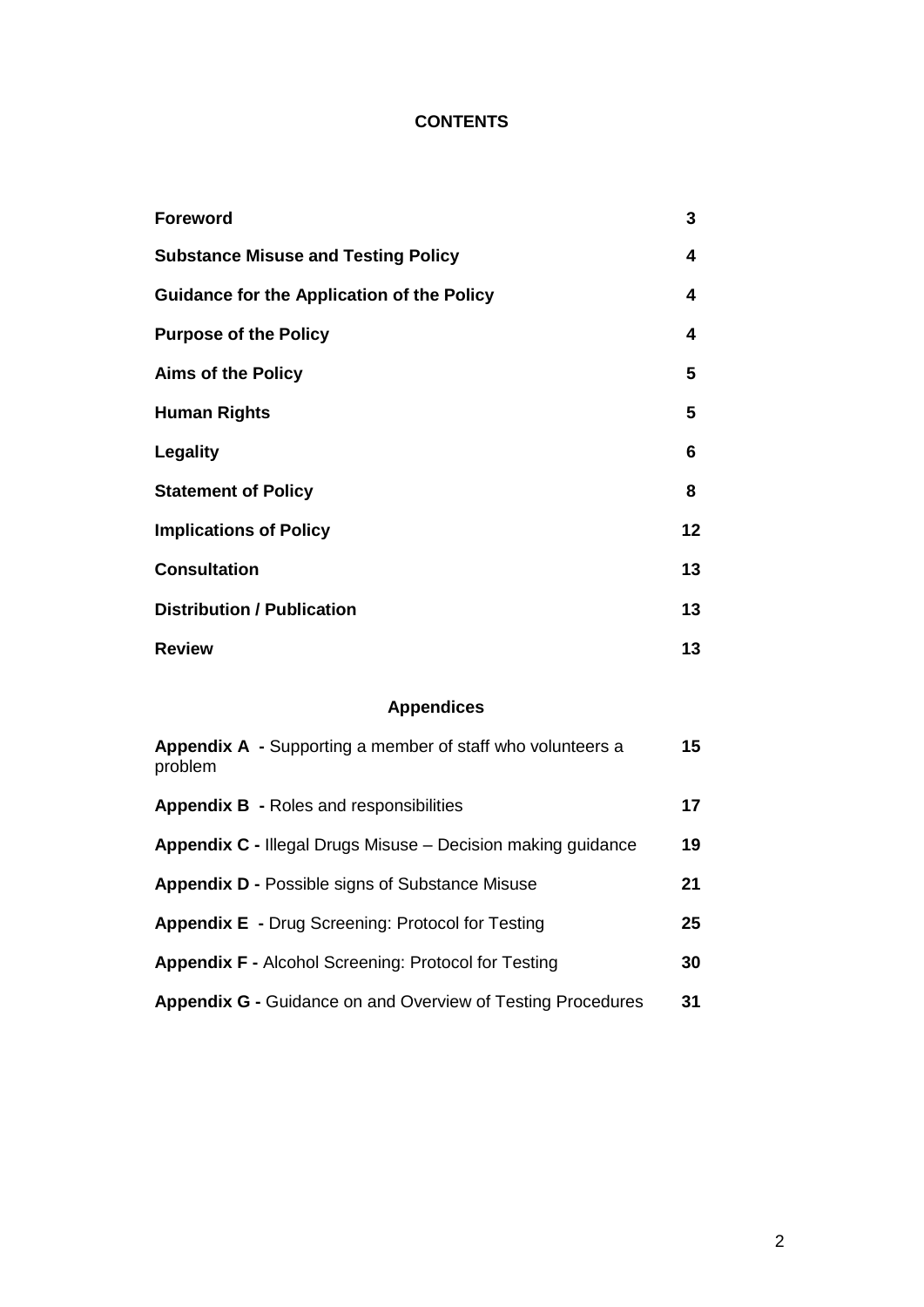#### **FOREWORD**

#### **Substance Misuse Compulsory Testing of Police Officers**

Over the last 4 years the service has worked with the Home Office to secure compulsory powers to test police officers for substance misuse. The arrangements represent a significant advance on our current position providing the first comprehensive substance misuse testing regime for the police service.

The Home Secretary accepted the recommendations of the PABEW in October 2004, which enables:

- Pre-employment screening;
- Testing in the probationary period;
- Testing with cause; and
- Screening in specialist and safety critical posts

The testing will aim to detect the illicit use of Amphetamines, Ecstasy, Cannabis, Cocaine, Opiates (e.g., Morphine and Heroin), and Benzodiazepines.

In addition officers will be considered unfit for work in safety critical posts if they have more than 29mg of alcohol in blood (or equivalent in urine and breath) and as such officers in these roles will be liable for alcohol testing.

The relevant legislation / protocols were established on the 7<sup>th</sup> November 2005.

Following consultation with the Police Staff Council and the Trade Union side, this policy is also written to include police staff fulfilling the same criteria as set out for officers. Non-Home Office Forces will not be covered by the existing Regulations.

The safety of officers, staff and the public is the key driver and thus these additional powers will add further to the 'duty of care' placed on the police service.

#### **It is therefore essential that forces introduce Compulsory Substance Misuse Testing at the earliest available opportunity.**

The implementation is based on the assumption that forces have in place arrangements to facilitate and support self-reporting by officers and staff of substance misuse problems.

Regional representatives on the ACPO Counter Corruption Advisory Group (ACCAG) and the National Complaints and Discipline Group are briefed in more detail to enable them to give further advice and support.

Matters relating to medical issues and support for all officers and staff are within the remit of the Joint Advisory Group (JAG) of Health, Safety / Occupational Health Portfolio under the Workforce Development Business Area. If further information is needed, a referral should be made back to the JAG via the portfolio holder for 'A Healthier and Safer Workforce'.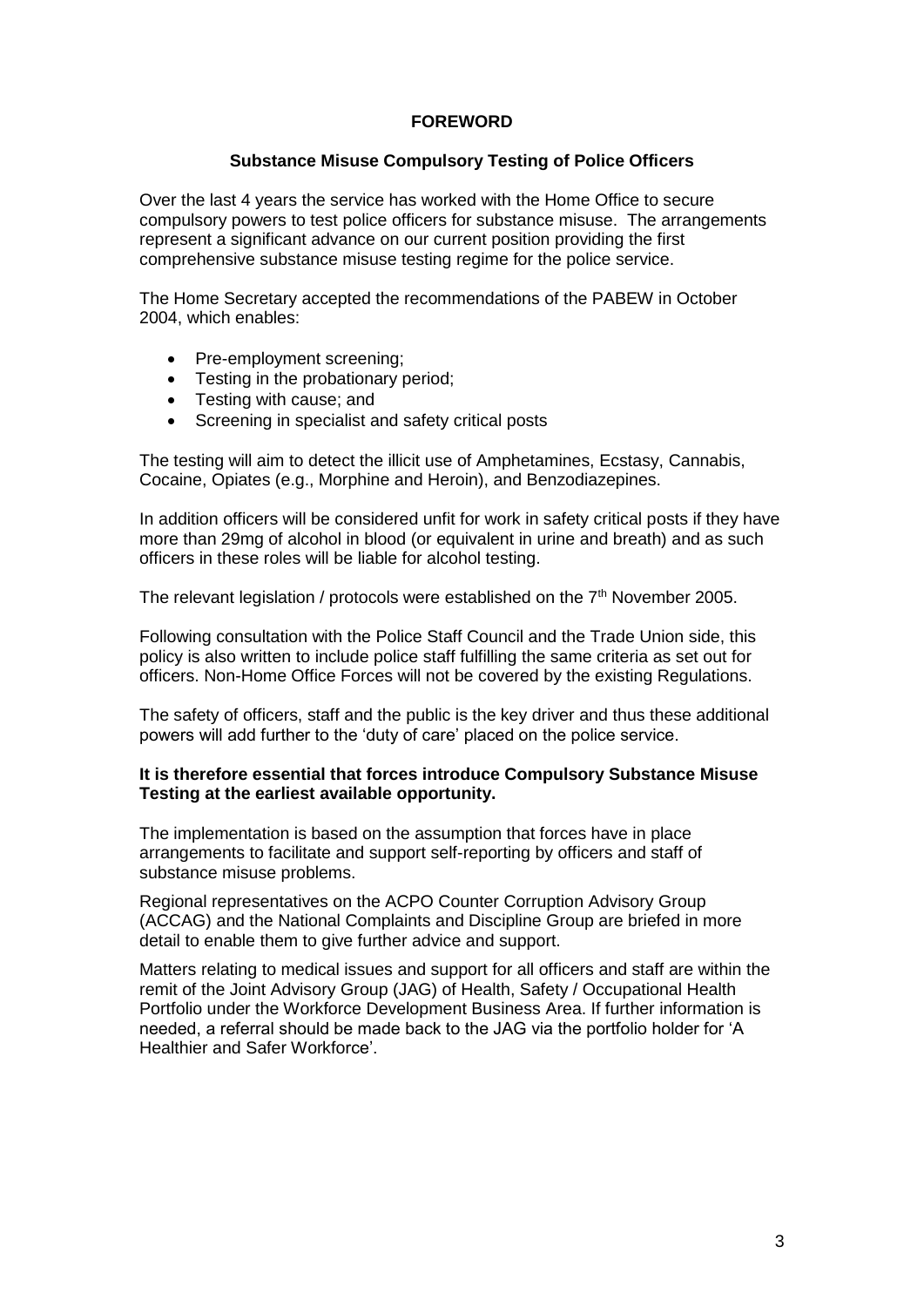#### **1 SUBSTANCE MISUSE AND TESTING POLICY**

- 1.1 The police service is committed to providing a safe, healthy and productive working environment. Alcohol and Drug misuse includes the use of illegal drugs, the misuse of prescribed drugs, non-prescribed preparations and the consumption of alcohol leading to impaired performance. The misuse of alcohol and drugs can lead to reduced efficiency, increased risk of accidents, increased sick leave, potential misconduct and criminality. This can have serious consequences for individuals, their families and the wider police service. It is for these reasons that the Association of Chief Police Officers (ACPO) have developed this policy.
- 1.2 The Association of Chief Police Officers does not approve of the excessive or inappropriate use of alcohol or the misuse of drugs, whether illegal or prescribed. Possessing and supplying illegal drugs are criminal offences. The Police Code of Conduct makes it clear that officers should present themselves as 'fit for duty'. Police Staff, whilst not having a national code of conduct, are governed by local codes and policies, which generally reflect the police codes. Both enable the organisation to take disciplinary or misconduct proceedings where appropriate. However, the Service recognises the difficulty of breaking a cycle of dependency and will offer help to those who volunteer that they may have a drink or drug misuse problem. Where officers or staff recognise that they need help, the primary aim of the service should be to support and assist that person as far as is possible.

#### **2 GUIDANCE FOR APPLICATION OF THE POLICY**

- 2.1 The aims of this policy are to create a climate where all police officers, police staff and members of the Special Constabulary recognise the need to create an environment where substance misuse is not tolerated and staff feel a genuine obligation towards openness and transparency when reporting such breaches of professional standards. This motivation arises from a desire to maintain the integrity of the police service and with the knowledge that such action will be universally acknowledged as right.
- 2.2 This policy is aimed at all members of the police service, and could also include volunteers in safety critical or vulnerable posts. The application of this policy is also intended to improve confidence in the police service amongst the community it serves.
- 2.3 When applying the policy, forces should carefully consider the issues of proportionality. Each case, whilst conforming to the policy and guidelines, must be considered on its individual merits.
- 2.4 For the effective introduction of local drug screening processes, the guidance covered in **appendix G**, will require local consultation with the staff associations / trades unions and must be published widely to the Force prior to introduction.

#### **3 PURPOSE OF THE POLICY**

3.1 The purpose of the policy is to ensure that: -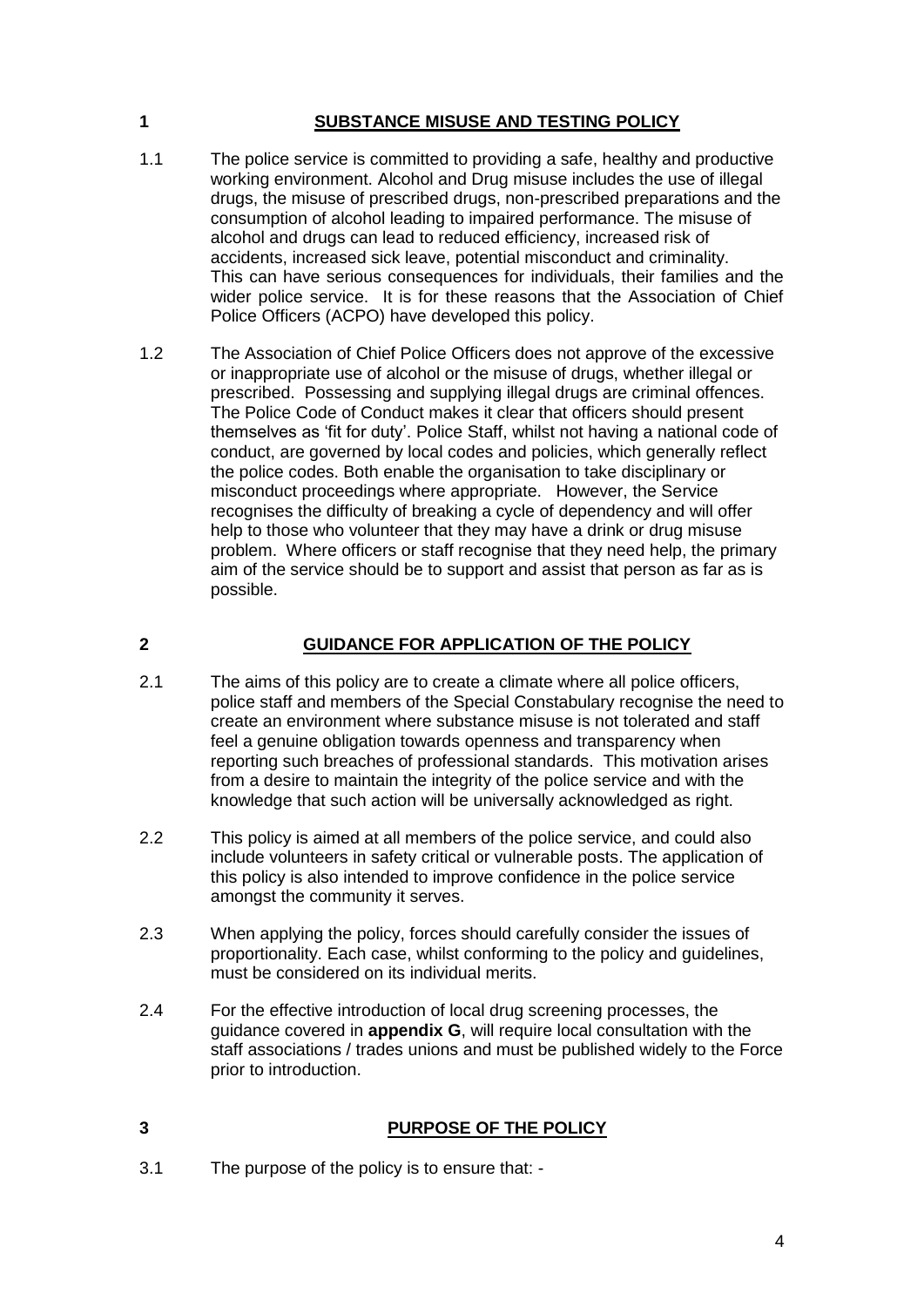- ll officers and staff are made aware of their responsibilities regarding alcohol and drug related problems.
- Officers and staff who have an alcohol or drug related problem are encouraged to seek help, in confidence, at an early stage, prior to any request of a sample.
- Officers and staff who volunteer an alcohol or drug related problem are dealt with sympathetically, fairly and consistently.
- That appropriate, effective and legitimate processes are in place to test officers and staff for substance misuse.

#### **4 AIMS OF THE POLICY**

- 4.1 In addition this policy aims to:
	- Increase awareness of the effects of alcohol and drugs and of the likely symptoms of misuse. This should include the provision of information for supervisors about dealing with people who have drug or alcohol related problems.
	- Assist officers and staff to seek help in confidence at the earliest opportunity.
	- Provide, wherever possible, a mechanism to assist officers and staff to return to full health.
	- Ensure an effective testing regime is in place
- 4.2 The Police Service is committed to providing a citizen focused service, which responds to the needs of individuals and communities and inspires trust and confidence in the police.
- 4.3 The Service seeks to reassure all communities through a robust and transparent approach to professional standards issues. This key area of policy ensures that the Service acts appropriately in order to maintain the integrity of the organisation.

#### **5.0 HUMAN RIGHTS & RACE RELATIONS ACT CONSIDERATIONS**

#### 5.1 **Human Rights**

5.11 This policy may impact on the rights of individuals with interference of an individual's rights under Articles 3, 5, 8 and 11 of the First Protocol of the European Convention on Human Rights, as embodied in the Human Rights Act 1998.

> Article 3 - Prohibition of degrading treatment Article 5 – Right to liberty and security Article 8 - Right to respect for private and family life Article 11 – Freedom of assembly and association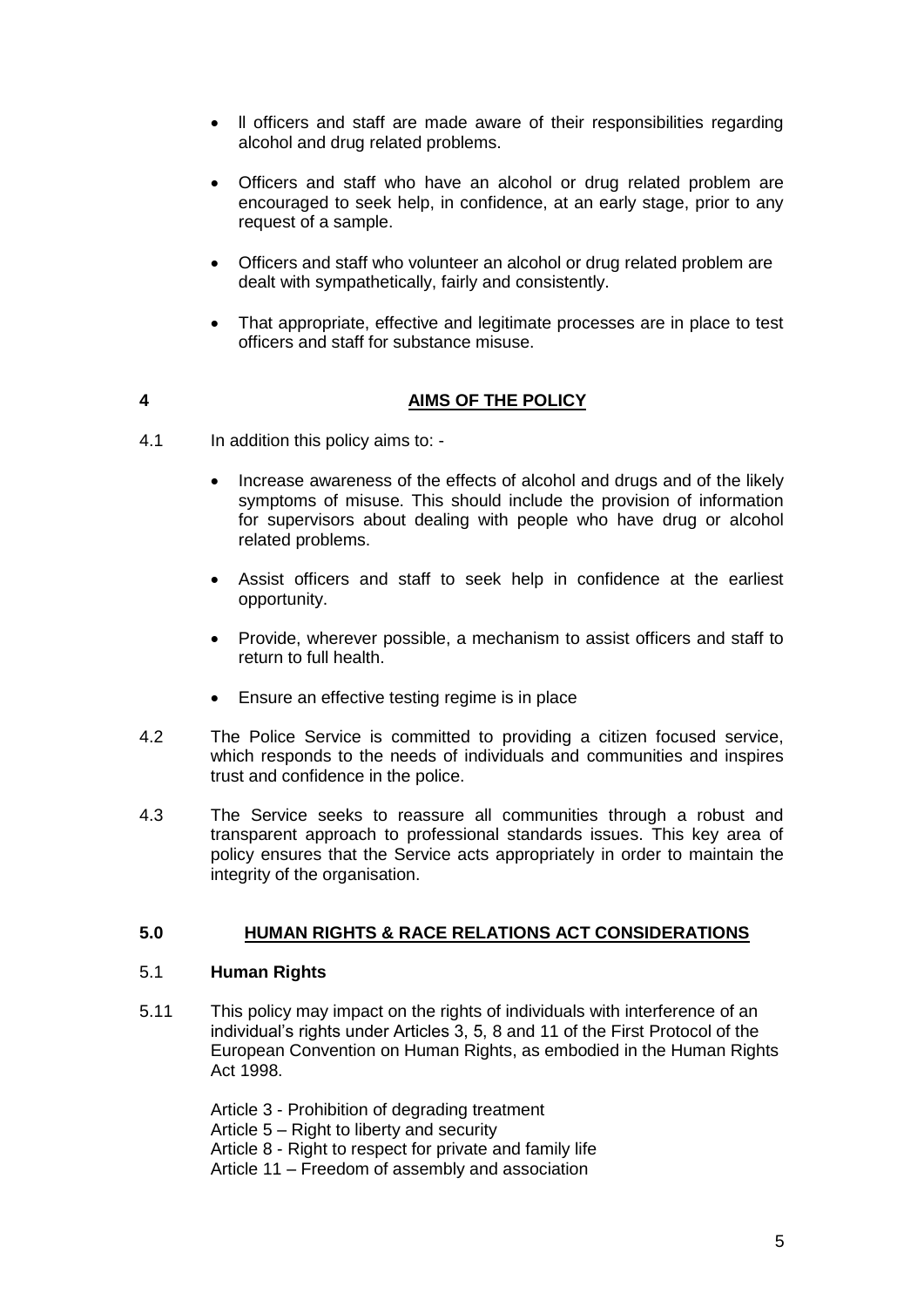Article 11(2) Legitimate Restrictions only to protect: -

- I) National security
- ii) Public safety
- iii) Prevention of disorder
- iv) Health or morals
- v) Rights of others
- 5.12 Consideration has been given to the compatibility of this policy and related procedures with the Human Rights Act; with particular reference to the legal basis of its precepts: the legitimacy of its aims; the justification and proportionality of the actions intended by it; that it is the least intrusive and damaging option necessary to achieve the aims; and that it defines the need to document the relevant decision making processes and outcomes of this action.

#### **5.2 Race Relations**

- 5.2.1 This policy is relevant to the obligations placed upon the Police Service to;
	- (a) Eliminate unlawful discrimination.
	- (b) Promote equality of opportunity;
	- (c) Promote good race relations between people of different racial groups.
- 5.2.2 The reason for this policy is to prevent crime, ensure public safety, ensure the integrity of the service and protect the rights and freedoms of others.
- 5.2.3 The policy contains a certification statement confirming that it has been drafted in accordance with the Human Rights Act and the principles underpinning it.

#### **6. LEGALITY**

#### **6.1 Overview**

- 6.1.1 Testing of Police officers became law under the Police (Amendment) Regulations 2005 (Statutory Instrument 2005 number 2834). This policy has links and interdependencies with a number of service policies and procedures, these include: -
	- Dignity and Respect at Work Procedure
	- **Grievance Procedure**
	- Complaints and Discipline Procedures (Police Discipline) Regulations 1985 / 2004 and Police (Conduct) Regulations 1999
	- Police Staff Misconduct Procedures
	- Unsatisfactory Performance Procedures (Police Efficiency) Regulations 1999
	- Health and Safety at Work Act 1974: this clearly states that it is the responsibility not only of the 'employer', but also the 'employee', to protect themselves and others who may be affected by their action. It is a criminal offence to put yourself and others at risk. Police Officers are now specifically covered by the Police [Health & Safety] Act 1997.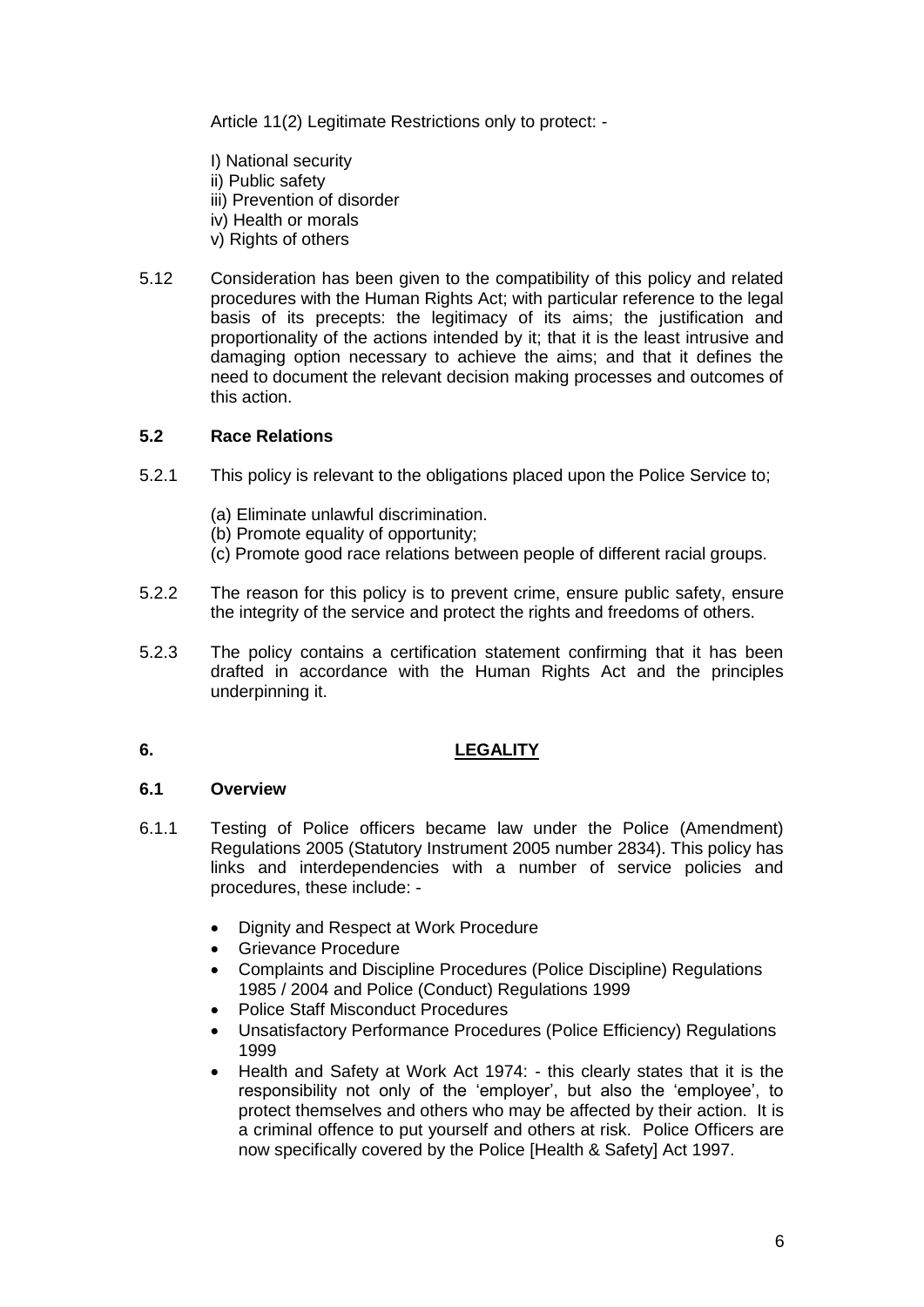#### **6.2 Statutory Health and Safety Duties**

- 6.2.1 Under the Health and Safety at Work Act there is a duty to ensure a safe place of work and safe systems of work. With regard to substance misuse, this would include having clear rules about coming to work under the influence of alcohol and / or drugs, whether prescribed, over the counter or controlled substances, and about alcohol consumption or drug taking while at work. This "duty of care" extends to both the individual officer or member of staff, and their colleagues.
- 6.2.2 To help comply with health and safety obligations and to tackle substance abuse misuse at work amongst police staff, forces should include certain statements in the contract of employment to cover::-
	- Reporting to the relevant manager or Occupational Health professional the need to take any prescribed or over the counter medication during working hours that might impair their ability to do their job, or indicate as positive in the event of a drugs test.
	- Coming to (or being at) work under the influence of alcohol, drugs or medication not reported to the relevant manager.
	- The drinking of alcohol or taking of drugs while at work.

 Possession of drink or drugs while on duty, without reasonable or lawful explanation.

Force policies should be reviewed and rewritten to ensure that police officers are subject to the same conditions, where not already covered by Regulations.

#### **6.3 Common Law**

- 6.3.1 The police service has a duty of care to protect the health and safety of officers and staff, as well as members of the public who may be affected by their work. This would include:-
	- Taking care to recruit suitably qualified and competent officers and staff.
	- Taking care to ensure that they are fit to carry out their function safely and effectively.
- 6.3.2 Nothing in this policy will prevent the exercise of statutory duties in relation to the: -
	- Road Traffic Act 1988
	- Misuse of Drugs Act 1971

Or any other statutory provision relating to substance misuse.

#### **6.4 Other issues**

- 6.4.1 Employment Tribunal (ET) cases have suggested that misconduct and poor performance caused by alcohol misuse should be treated as an illness and the individual should be given the opportunity for treatment and rehabilitation (Strathclyde Regional Council & Syme).
- 6.4.2 The Corporate Manslaughter Bill (currently going through Parliament) will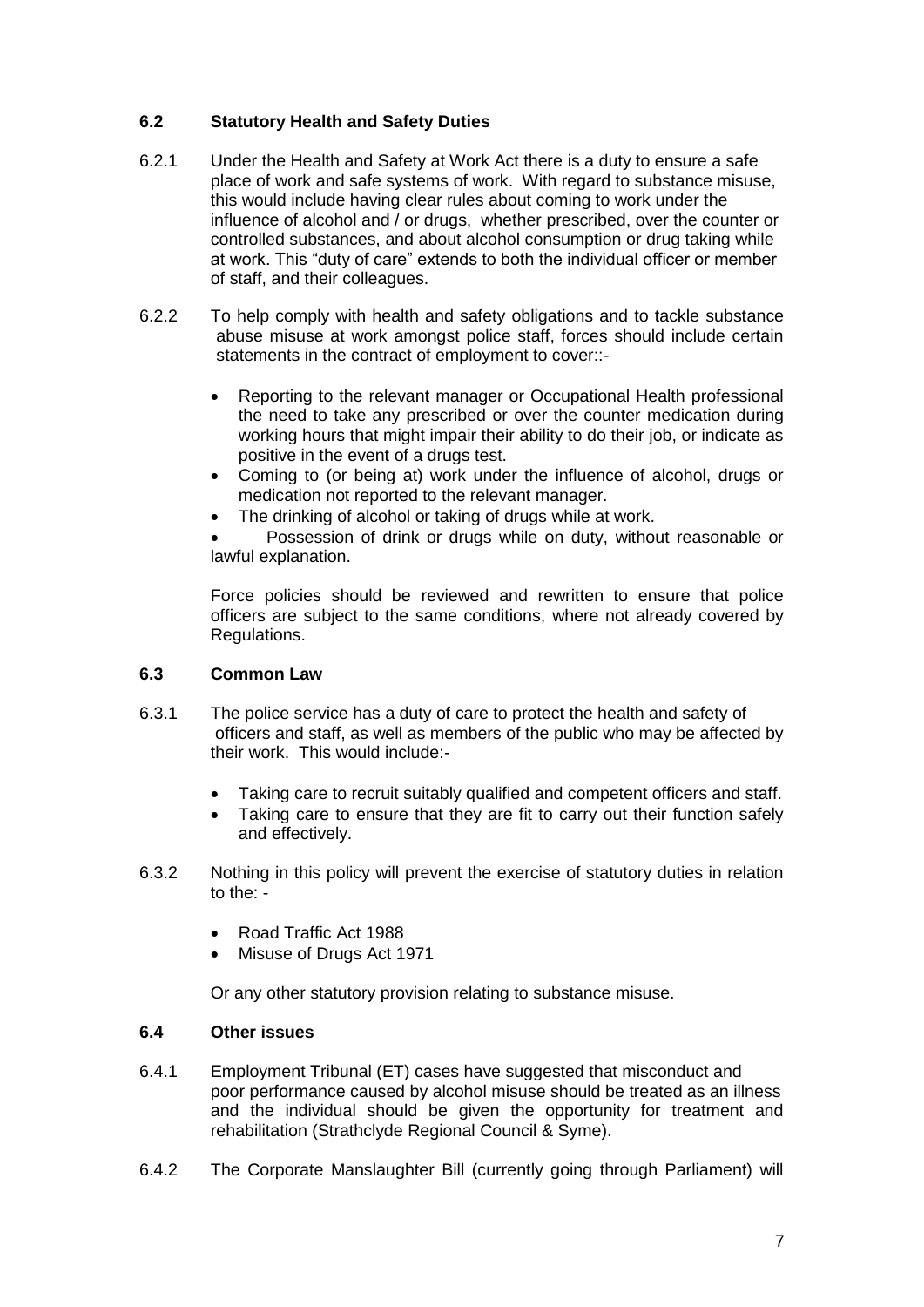mean that a police force could face prosecution if a member of staff, officer or member of the public is killed, and it can be shown that substance misuse was a contributory factor, the force was aware and there was a gross breach of duty.

- 6.4.3 Individual managers may also be liable to a charge of manslaughter if they were deemed to be responsible in management terms and were either reckless or wilful in their management; i.e. they knew about a substance misuse problem but took no action.
- 6.4.4 Forces could still be liable for civil litigation, in the event of death or serious injury where no criminal offences are disclosed.

#### **7. STATEMENT OF POLICY**

#### **7.1 Application of policy**

- 7.1.1 This policy applies to all members of the Police Service; police officers and police staff, irrespective of rank, grade or role. In some cases it may be applicable to volunteers, if they are in vulnerable or safety critical posts.
- 7.1.2 This policy is predominantly aimed at those with recurrent problems. It is not intended to apply when problems with conduct or work performance are created by incidents of alcohol or drug misuse where there is no evidence of a recurrent problem. In such circumstances action should be taken by managers through other channels, such as the use of the misconduct procedures. However, a single acute episode of drink or drug related incapacity may be an early indication of a long-standing issue, and appropriate steps should be taken to try and identify whether this is the case.

#### **7.2 Provision of support**

- 7.2.1 It is recognised that alcohol and drug related problems:-
	- May develop for a variety of reasons.
	- May develop over a lengthy period of time.
	- May have a significant impact upon an individual's life and the ability to carry out work safely and effectively.
	- Can be successfully treated.
	- Should, as far as possible, be treated in a similar way to other ill health problems.
- 7.2.2 Accordingly, individuals suffering from such problems are encouraged to seek help and treatment in overcoming them, in which case individual Forces should provide:
	- The opportunity for referral through the Occupational Health Unit to appropriate treatment agencies in conjunction with the individual's own General Practitioner and with the individual's consent.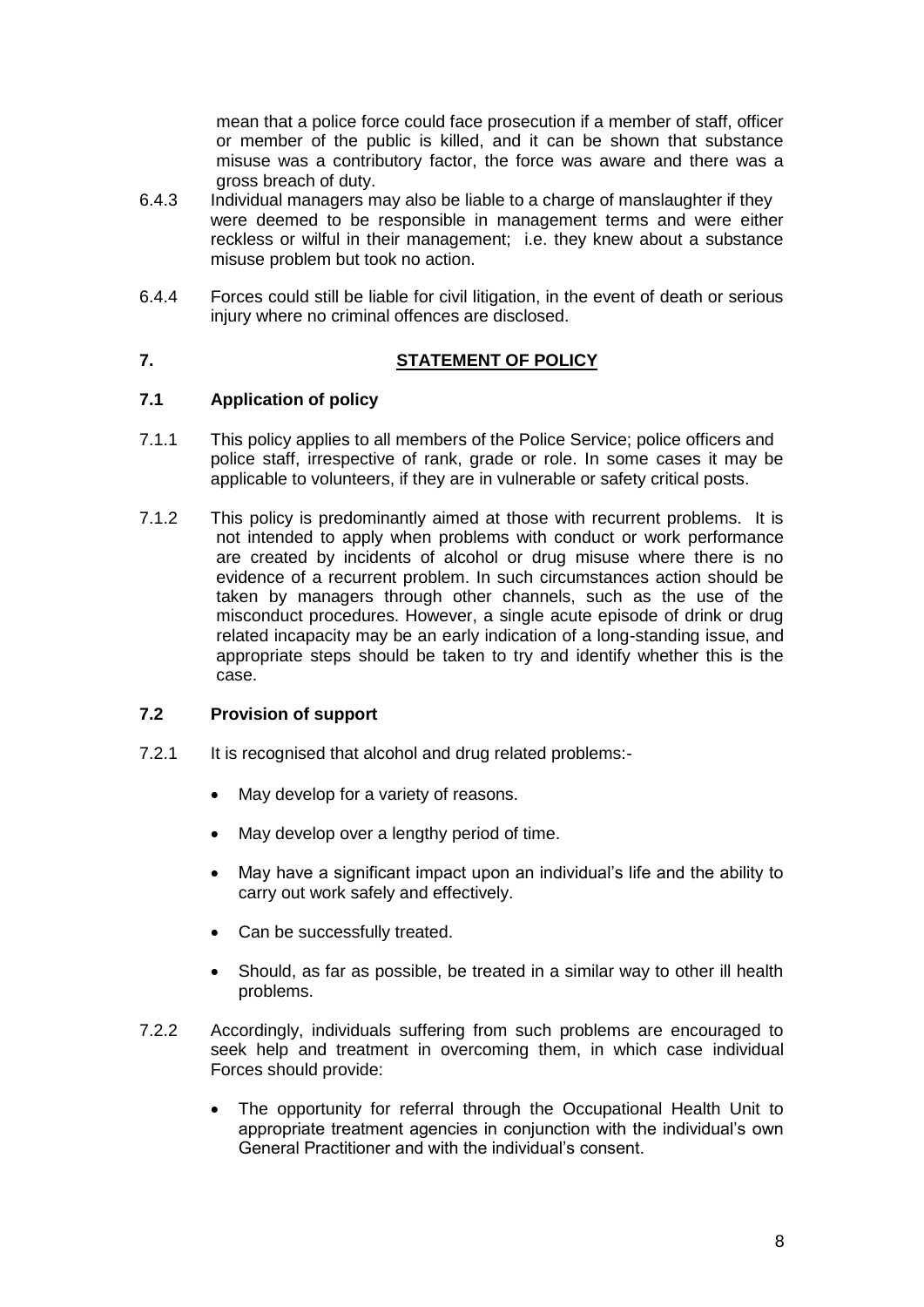- Appropriate time off work to attend such treatment as is recommended by the Occupational Health Unit or General Practitioner
- Recognition of any periods of treatment as periods of sickness absence, as with any other form of ill health.
- Appropriate modification to duties in consultation with the Occupational Health Unit during any period of treatment and for an agreed interval thereafter, subject to operational requirement and feasibility.
- Other appropriate support that may be recommended by the Occupational Health Unit or other appropriate agency.
- Maintain a level of confidentiality determined between Occupational Health Senior Management and the individual, except where there may be a significant risk of self-harm or harm to others.
- Where it is identified that stress is a contributory factor to the person's substance misuse, appropriate control measures to reduce stress in the work place.
- 7.2.3 The aim will be to provide support with a view to achieving a full recovery, thereby allowing a return to work to undertake the normal range of duties.

#### **7.3 Alcohol and Legal Drug Misuse**

- 7.3.1 Where an individual seeks help directly from the Occupational Health Unit, without the knowledge of their line manager, the matter will be treated confidentially unless, in the opinion of the Occupational Health Unit, maintaining confidentiality could put either the individual, or others, at significant risk. In cases where disclosure is identified as being necessary to prevent harm, written consent will be sought from the individual at the outset. If it is refused, the Occupational Health professional should make a written record of their decision making process, before making the disclosure. They may wish to seek advice from the appropriate professional body, prior to breaking confidence, provided that this will not result in too long a delay. A system should be put in place that ensures only relevant people are made aware of the individual's condition. Information should be disseminated on a 'need to know' basis.
- 7.3.2 Examples include those who drive vehicles, or handle machinery or firearms, and also those who make judgements, which may put others at risk. In these circumstances, the Occupational Health Unit will firstly encourage the individual to inform their manager of the situation, and give sufficient time for this, and will then make a formal written report to the line manager advising of any potential risk.

#### **7.4 Supporting an officer or member of staff who volunteers a problem**

- 7.4.1 See **appendix A**
- **7.5 Roles and responsibilities**
- 7.5.1 See **appendix B**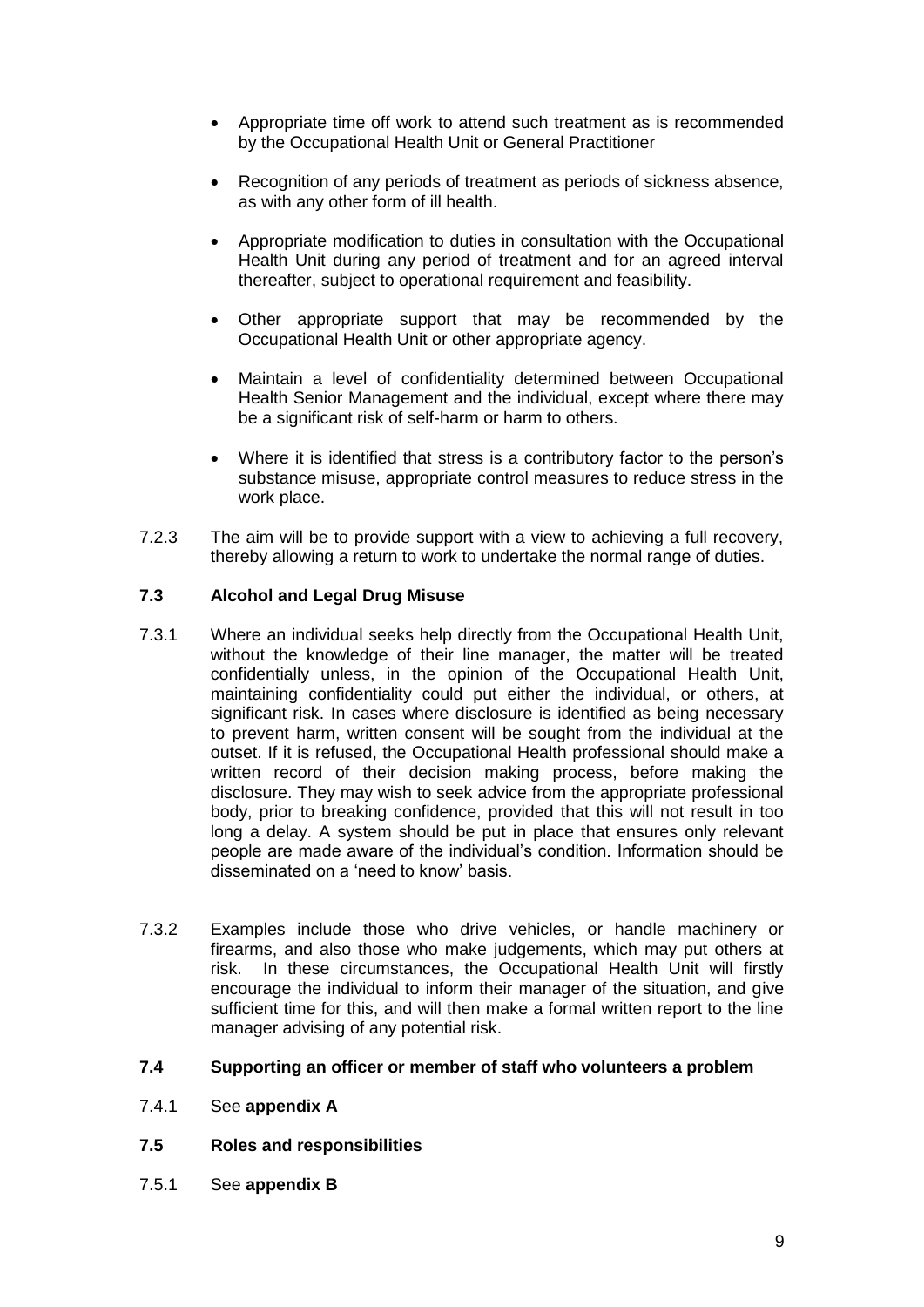7.5.2 **Appendix C** provides guidance on management decision making.

#### **7.6 Drug screening: protocols for testing procedures**

#### 7.6.1 **Scope of testing**

- 7.6.2 The extent of testing by any force should be proportionate to the problem. A testing regime should not be of a scale that implies a lack of trust in the professionalism of the police, or of a nature that might undermine the existing sense of responsibility to alert senior officers to signs that a colleague might have a substance misuse problem.
- 7.6.3 Testing may be carried out in the following circumstances:
	- Testing with cause (that is, where there is a reasonable suspicion of substance misuse);
	- Pre-recruitment screening and testing in the probationary period; and
	- Screening of officers and staff in vulnerable or safety critical posts
- 7.6.4 The intention of a testing regime should be preventive. Testing regimes should be designed to:
	- Minimise the chances of substance misusers entering the police service in the first place.
	- Deter officers and staff from substance misuse through the application of a policy that makes detection a real possibility.
	- Encourage those with a substance misuse problem to identify themselves, so that they may be supported in seeking treatment.
	- Screen officers and staff in safety critical posts, to minimise any risk of operations being prejudiced by impaired judgement.
	- Protect officers and staff in posts in which they may be vulnerable to malicious allegations of substance misuse.
- 7.6.5 Forces have the power to test officers if they have cause to suspect that they are misusing controlled drugs. Testing of police staff 'with cause' would have to form part of their contract of employment. For "cause" to be established, the test of "reasonable suspicion" must be satisfied. It should be made clear to the officer or staff member that testing "with cause" may either prove or disprove intelligence or allegations made. A single and unsubstantiated allegation, particularly if made by a member of the public who may have malicious intent, would not normally amount to reasonable suspicion.
- 7.6.6 Officers and staff (of all ranks) working in the following fields will be liable to be tested:-

#### **SAFETY CRITICAL POSTS**

(These are police officer posts currently designated by the Secretary of State, and as such are not subject to Chief Officers' discretion. Testing of Police Staff within safety critical or vulnerable posts would have to form part of their contract of employment and the definition of such posts be subject of local agreement. A suitable basis for discussion would be 'Any post in which impairment would pose a greater risk of harm to officers, staff or the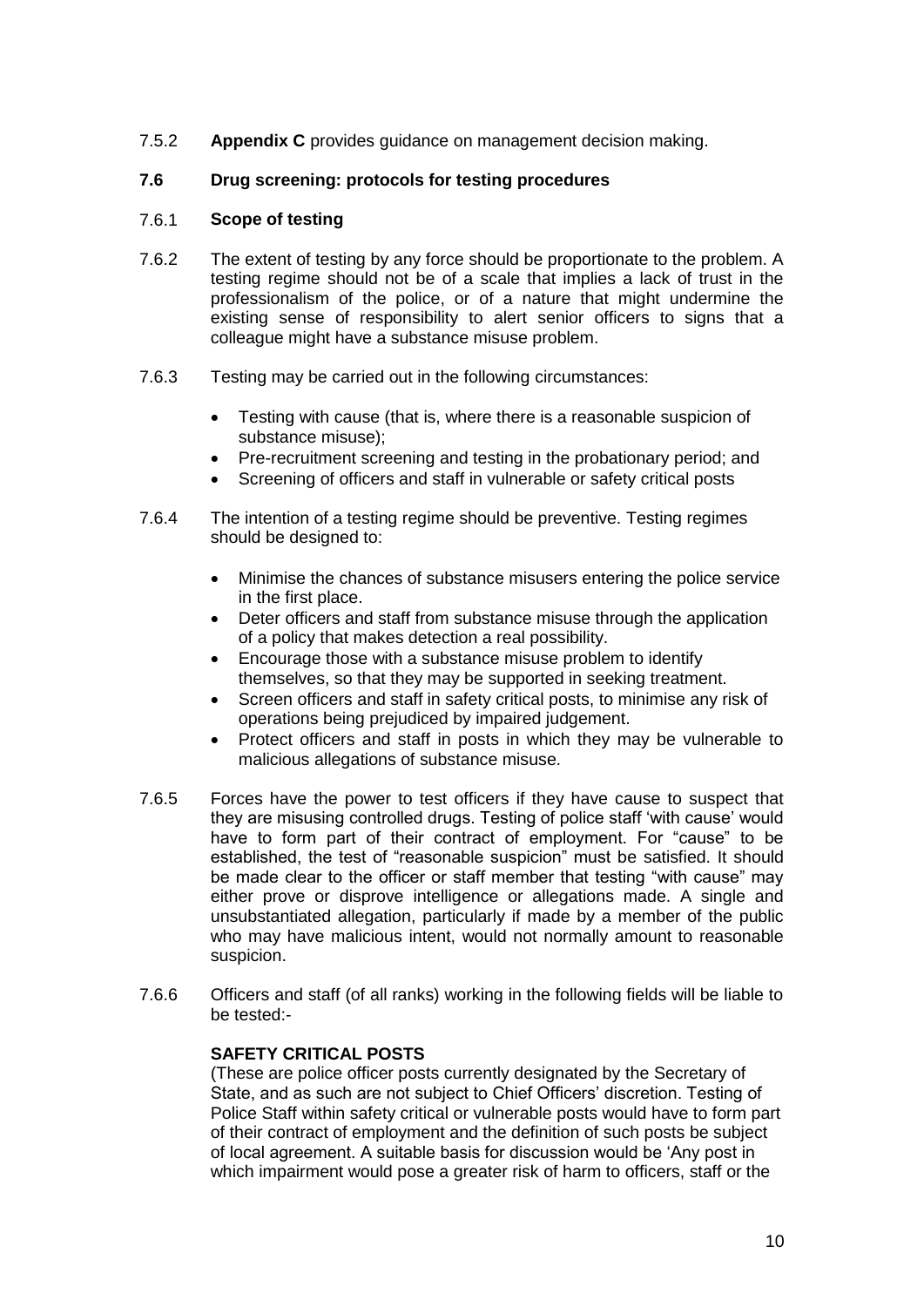public'.

- **Firearms officers.** All officers authorised to use firearms, or directly supervising such officers.
- **Drivers and motorcyclists who have received the appropriate training from their force to use the police exemptions under the Road Traffic Regulation Act 1984.** All officers or staff who have received the appropriate training from their force to use the police exemptions under the Road Traffic Regulation Act 1984, and holding posts in which they may be called upon to use those exemptions.
- **POLSA teams.** All officers or staff who are members or supervisors of Police Search Advisor teams.

#### **HEALTH AND SAFETY**

**Police divers**

#### **VULNERABLE POSTS**

In the nature of their duties, many police officers and staff, and particularly those working under cover, will have close associations with criminals. Those whose duties bring them into contact with drugs or drug dealers are particularly vulnerable to malicious allegations that they are themselves drug users. A liability for such officers and staff to be tested enables it to be demonstrated that they remain "clean".

In some forces it is possible to define the posts concerned – for example drugs squad officers and test purchase officers. However, not all forces have single function crime squads, so it is necessary to define vulnerable posts on a force by force basis. It would be beneficial if this were done in consultation locally with staff associations and trade unions. As such, the posts to which the liability to be tested attaches are:

#### **Posts identified by the Chief Officer within each force as being vulnerable because of a specific responsibility for dealing with drugs.**

#### 7.6.7 **Substances to be tested for:**

- 7.6.8 Testing covers the illicit use of the following substances:
	- Amphetamines (including ecstasy)
	- Cannabis
	- Cocaine
	- Opiates (e.g. morphine and heroin)
	- Benzodiazepines
- 7.6.9 There may be legitimate reasons for a drug being present in a specimen. For example, the presence of morphine may indicate heroin abuse, or the use of a legitimate medicine (e.g. a painkiller or an anti-diarrhoea preparation). Officers required to take a test should be asked to declare all medications they are taking, and it should be fully explained to them why this is necessary. The content of such declarations is confidential to the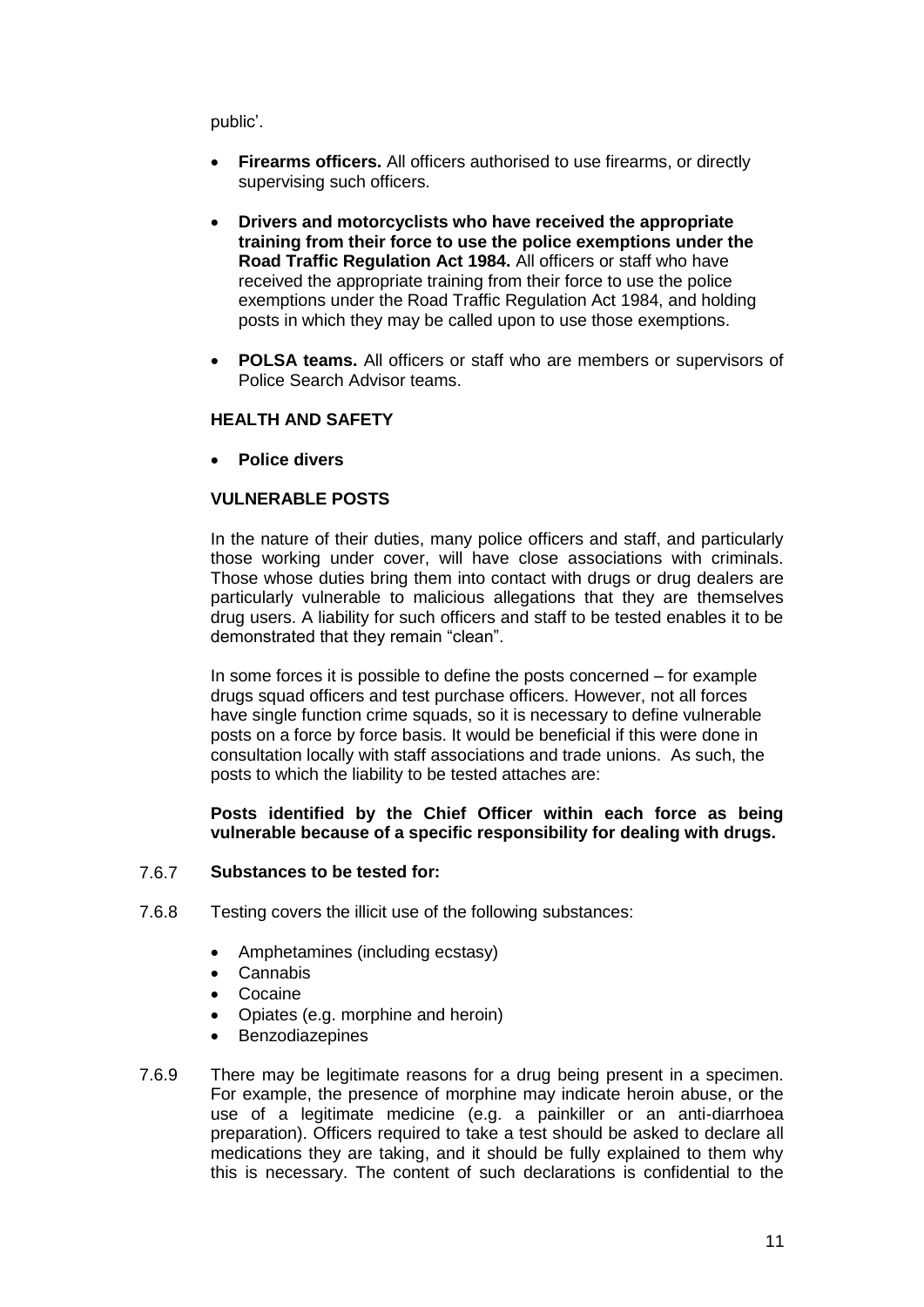occupational health service of the force, and to the medical officer reviewing the result of a test.

7.6.10 See **Appendix G** for further procedural details.

#### **7.7 Alcohol screening: protocols for testing procedures**

- 7.7.1 Alcohol is a substance that can be misused, and which can impair judgement. Misuse of alcohol can lead to offences such as being drunk and disorderly, or drink /drive offences under the Road Traffic Act. The level of alcohol which needs to be present to result in impairment to those working in safety critical areas, is significantly lower than that regarded as the legal limit for driving. The regulations reflect this lower threshold for officers and staff whilst at work
- 7.7.2 Officers and staff have a responsibility to present themselves fit for duty. The Police Code of Conduct requires that officers must be sober whilst on duty, nor should they behave in a way that is likely to discredit the service. An officer whose judgement is impaired by alcohol is unlikely to be fit for duty. It is for a senior officer to determine whether an officer has presented himself or herself for work whilst unfit through alcohol consumption and deal with it appropriately. In deciding the course of action to be taken, due consideration should be given to all of the circumstances to ensure a proportional response.

Whilst there is no national code of conduct applicable to police staff, most forces have a Code of Conduct closely reflecting that for police officers. There is therefore an expectation that police staff will present themselves as fit for work and not impaired through alcohol misuse. Where necessary, forces should consider amending force policy or contracts of employment to reflect this expectation.

- 7.7.3 As with drugs, self-declaration of a drink problem is a matter that should be managed through the occupational health service, rather than being regarded as a disciplinary matter.
- 7.7.4 In respect of the safety critical posts (as defined in para 7.6.6), and in these areas only, there is a power to conduct tests with cause, if it appears that an officer or member of staff is under the influence of alcohol. Those working in these areas should be liable also to random testing should risk of impairment appear to warrant this, on a scale to be agreed with the local staff side.
- 7.7.5 See **appendices F and G** for further procedural details

#### **8.0 IMPLICATIONS OF THE POLICY**

#### **8.1 Financial Implications / Best Value**

8.1.1 The aim of the policy / process is to help ensure the integrity of the organisation and its resources. There are financial implications for providing adequate screening regimes and occupational health provision.

#### **8.2 Staffing / Training**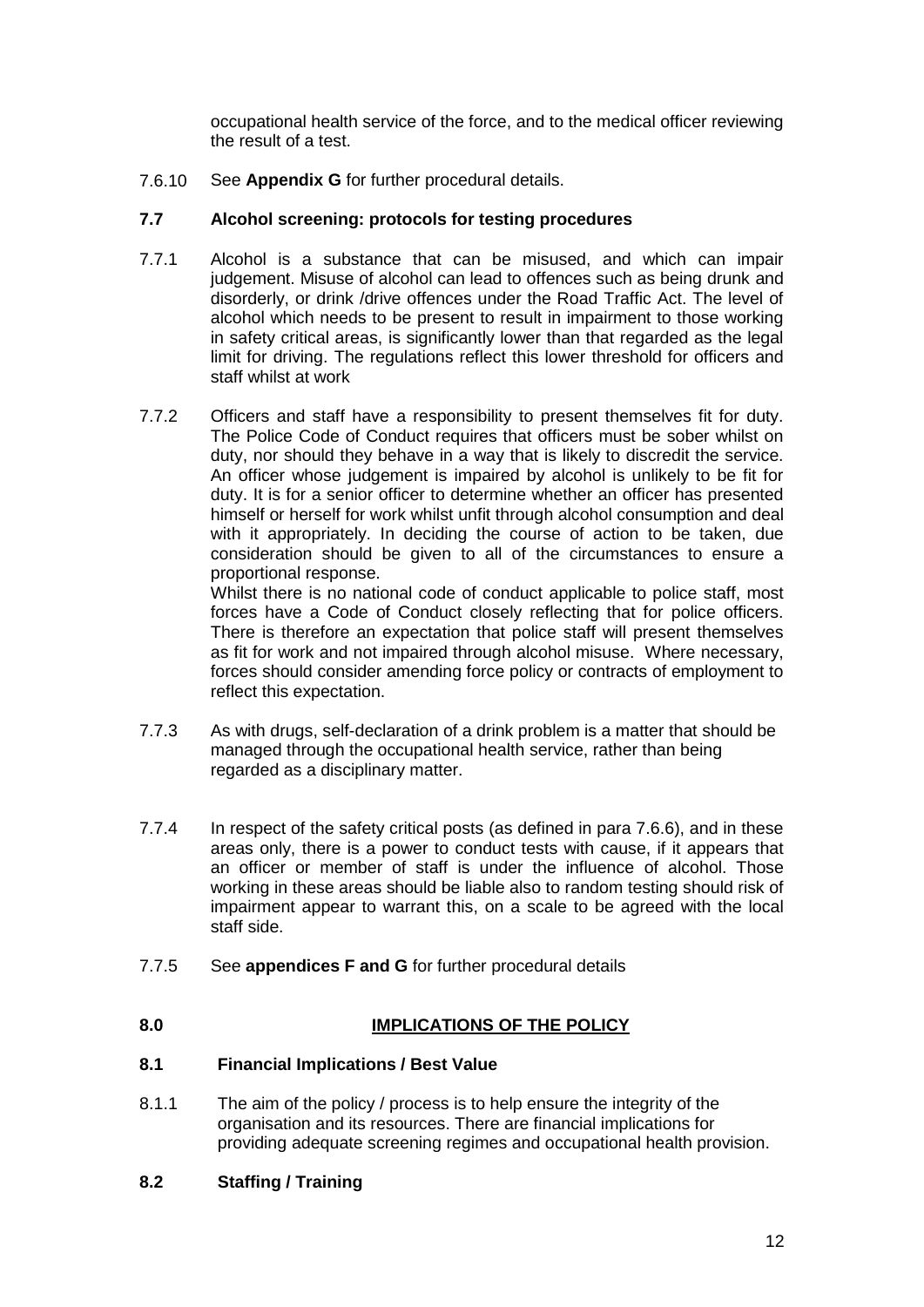- 8.2.1 Additional training will be required for supervisors, managers and the staff involved in screening. Adequate marketing / publishing of the policy is required for its effective implementation, and dissemination amongst all officers and staff.
- 8.2.2 In addition to this policy, there is further information available to assist managers and supervisors of police staff through the ACAS advisory booklet ' Health and Employment' ref B/11. Further details can be found on the ACAS website.

#### **8.3 Bureaucracy**

8.3.1 The policy aims to facilitate this important process. Analysis and justification will be required, but police personnel should recognise the need to keep bureaucracy to a minimum. The recording of the decision making process and testing regime is extremely important.

#### **8.4 Risks**

8.4.1 Effective and timely implementation of this policy is required to ensure the service is in an appropriate position in terms of substance misuse management.

#### **9.0 CONSULTATION**

- 9.1 Consultation has taken place with:
	- ACPO Professional Standards Committee
	- ACPO Workforce Development Business Area
	- Police Federation
	- Superintendents' Association
	- FSS
	- IPCC
	- Police Staff Council
	- Association of Local Authority Medical Advisors (ALAMA)
	- Occupational Health National Adviser to the Police Service (OHNAPS)

#### **10.0 DISTRIBUTION / PUBLICATION**

- 10.1 This policy does not contain any information about police procedures or tactics that make it unsuitable for public disclosure under the principles of the Freedom of Information Act.
- 10.2 The Policy will be published on the ACPO Intranet site and circulated to all forces for information / dissemination.

#### **11.0 REVIEW**

11.1.1 This policy will be first reviewed in September 2008 and every 3 years thereafter. The reviews may be completed more frequently if issues are identified. The review will take each of the template headings in turn and determine whether anything in relation to that heading should change. The initial review will also consider any areas of potential expansion, the type of testing and the range of testing, in line with any changes in the regulations.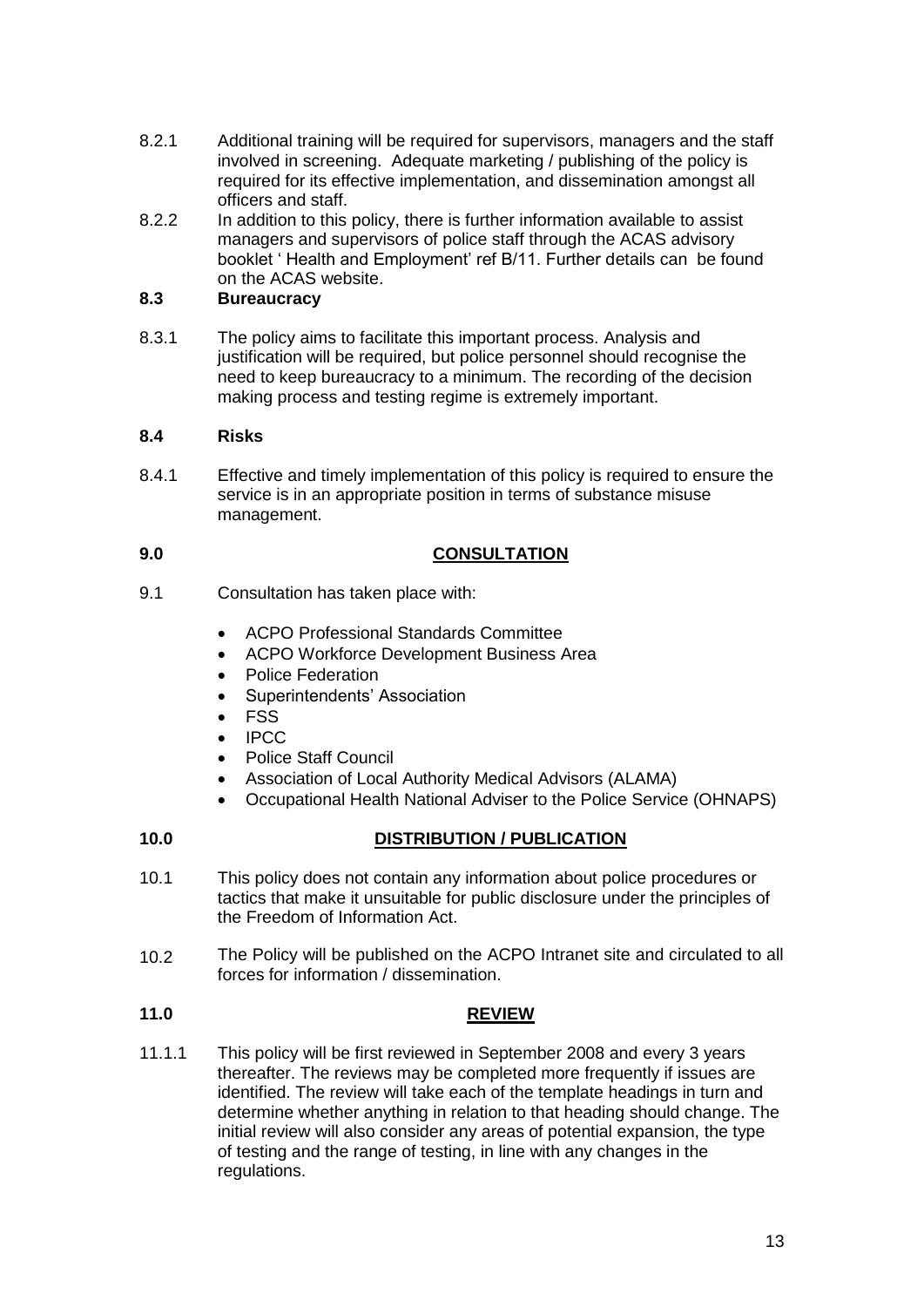- 11.1.2 The review will also look at:
	- Changes to general principles underpinning the policy
	- Changes to legislation or Human Rights or Race Relations case law
	- Issues from the monitoring and evaluation process
	- Relevance of policy objectives
	- Challenges to the policy by events / incidents / staff
	- Adverse affects
	- Identified inefficiencies in relation to the policy's implementation
	- Policy / procedure communication
	- The number of occasions forces have had cause to use or refer to the policy, and the value of the policy in assisting them with their enquiry.
	- Whether there are any corrective measures that need to be put in place in order to deal with identified shortcomings?

#### 11.1.3 **Records required**

In order to monitor and review the policy, forces are requested to maintain the following information:-

- The number of requests made
- The number of tests conducted
- The results of tests
- The type of test conducted
- The reason for the test e.g. Safety Critical role etc
- The job title of the participants
- The ethnicity of participants
- The gender of participants

Every effort must be made to maintain confidentiality. In certain circumstances it may be possible to identify the identity of the person being tested by the combination of data collected. This should be borne in mind, particularly when dealing with FOI requests.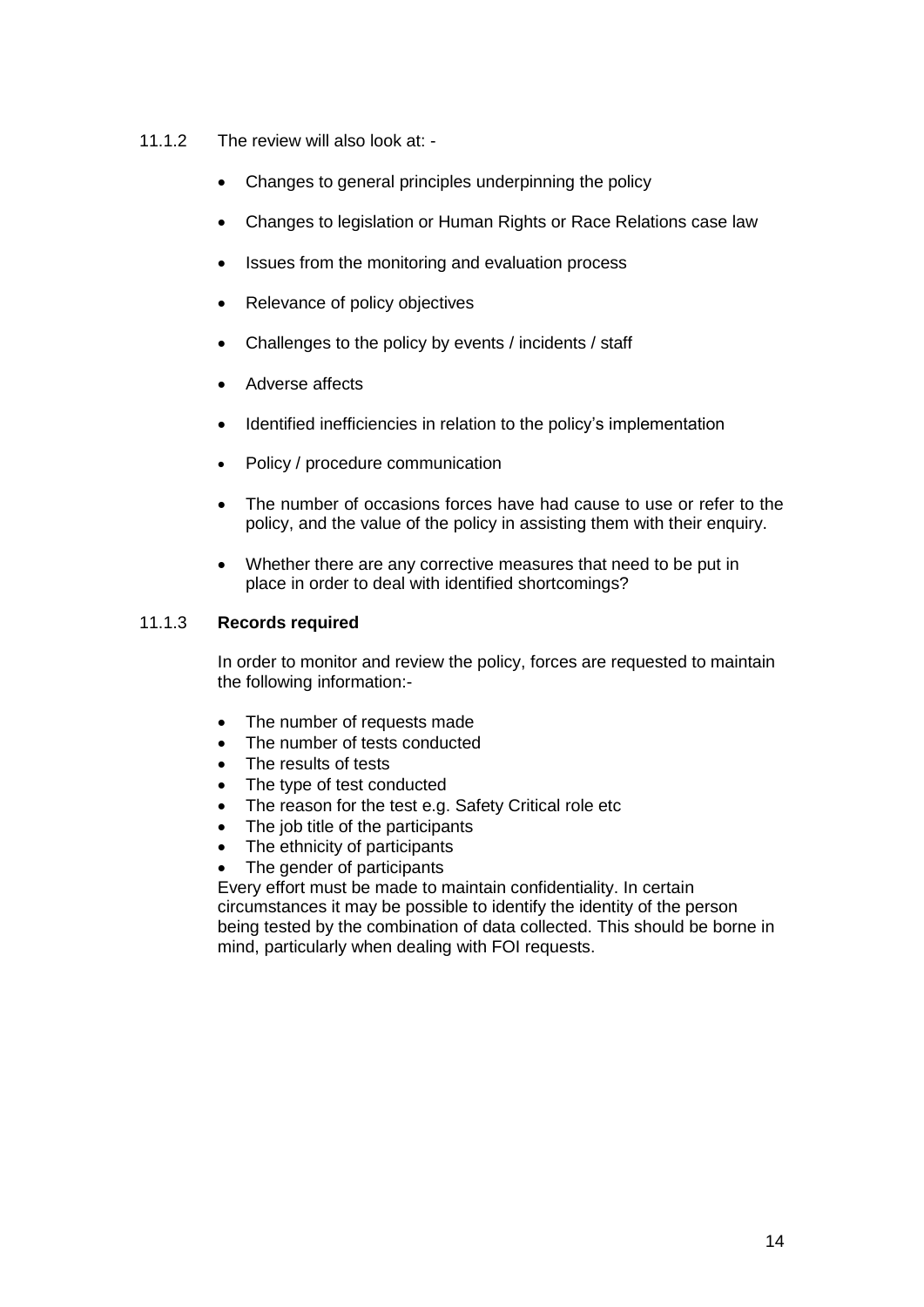#### **APPENDIX A**

#### **SUPPORTING AN OFFICER OR MEMBER OF STAFF WHO VOLUNTEERS A PROBLEM**

#### **1. Identification by the Individual**

1.1 An individual may choose to seek help on a completely voluntary basis, prior to a request for a screening sample. If an officer or member of staff believes that he / she has an alcohol or drug related problem they should seek specialist advice as soon as possible. The Occupational Health Unit will initiate such help if requested. If an employee voluntarily requests assistance with an alcohol or drug related problem from the Occupational Health Unit prior to managers being aware of poor work performance, wherever possible the matter will be treated in confidence. If time off is needed for treatment or medical appointments, this should be facilitated without disclosing to the Line Manager the exact nature of the problem, unless with the agreement of the person concerned, or because failing to do so may put others at risk.

#### **2. Identification by the Manager**

2.1 Managers have an important role to play in identifying problems at work. Deterioration in work performance and/or changes in patterns of behaviour may be noticed by a manager with or without there being any obvious signs of alcohol or drug misuse. In these circumstances the Occupational Health Unit will provide advice and assistance for managers if required. However, it should always be borne in mind that changes in behaviour are not exclusively as a result of alcohol or drug misuse. Training will be of great importance in assisting managers to understand the issue, and deal with it appropriately.

#### **3. Identification by a Colleague**

3.1 It may be that a change in an individual's pattern of behaviour is identified by a colleague or by a supervisor. In this case it is their responsibility to draw the matter to the attention of the individual's manager. Colleagues should not, even for the best of motives, 'cover up' for a fellow member of staff whose work or behaviour is suffering as a result of an alcohol or drug related problem. Familiarisation training would be of benefit to assist officers and staff.

#### **4. Programme of Treatment**

4.1 When an individual agrees to undergo the programme of treatment recommended by the Occupational Health Unit, by the General Practitioner or by a specialist agency, the Occupational Health Unit will have to determine whether or not the individual is able to continue in their existing role, during the period of treatment. An assessment of the risks associated with the role should be made in consultation with a senior manager. Whenever possible, this should be done without disclosing the reason for the enquiry. Depending on the treatment arrangements, the individual's manager will also have to be informed that they may be absent from the workplace. Again, it should not be necessary to disclose the reasons why. A 'treatment contract' drawn up between the individual and Occupational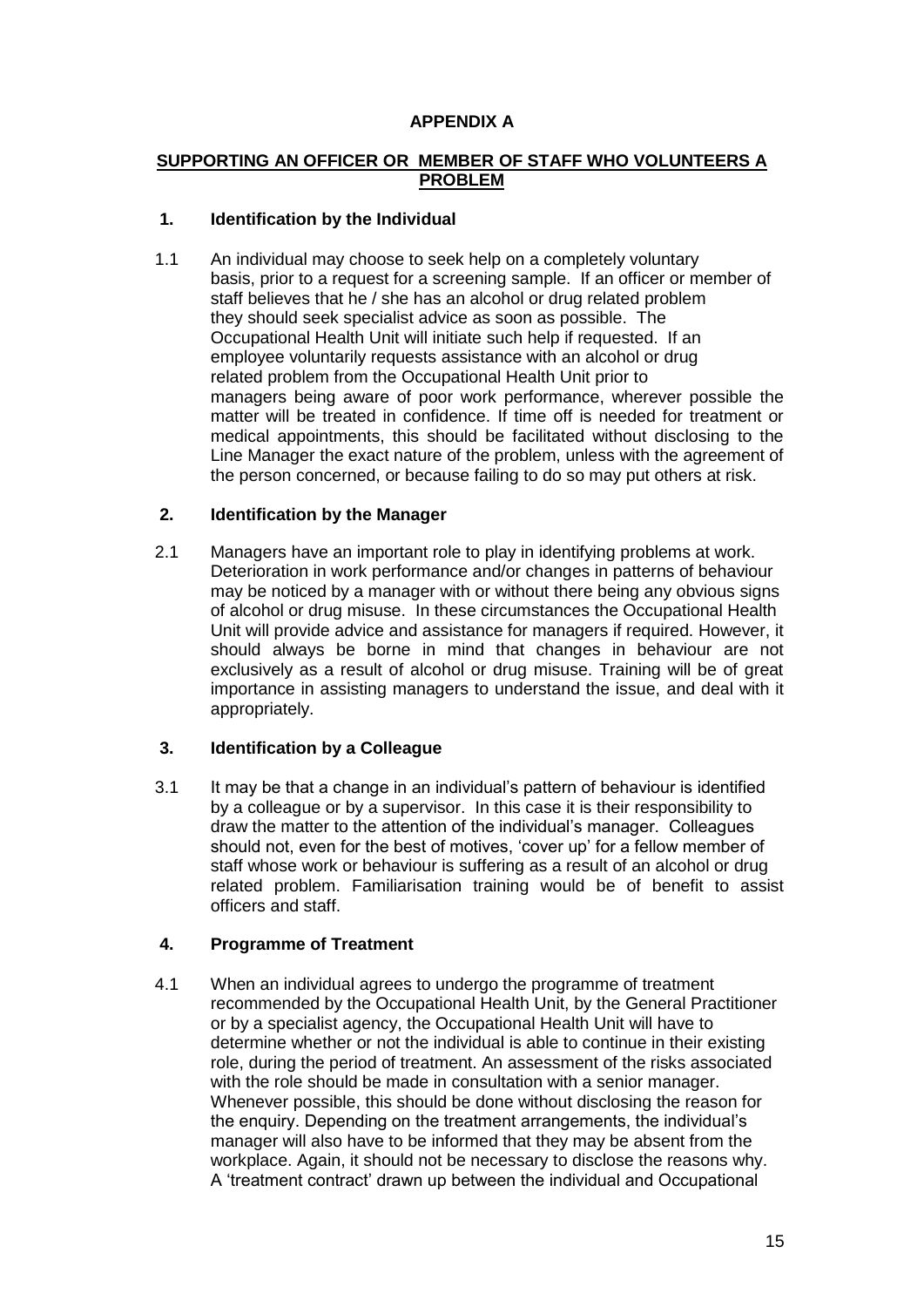Health covering issues of disclosure is recommended. If a generic contract is to be used, it should be following consultation with the force Medical Advisor, Occupational Health professionals, Professional Standards, Legal Services, staff associations and trade unions. There should be scope for individual needs to be addressed, within the generic contract

- 4.2 When an individual successfully completes a programme of treatment the Occupational Health Unit will, confirm the fact to the manager in writing, if disclosure has previously been made to them.
- 4.3 When an individual does not complete a programme of treatment successfully, either because the treatment agency discontinues the programme due to lack of progress, or because the individual him / herself discontinues, the Occupational Health Unit will, accordingly, advise the manager who will then interview the individual and determine what further action should be taken. This issue can be covered in the 'treatment contract' which may include the information that failing to complete treatment may result in referral to Professional Standards, although this decision should be made on a case by case basis

Each force needs to make a policy decision around how to manage disclosure and the assessment of risk. This process should be achieved by discussions involving the force Medical Advisor, Professional Standards department , staff associations and trade unions.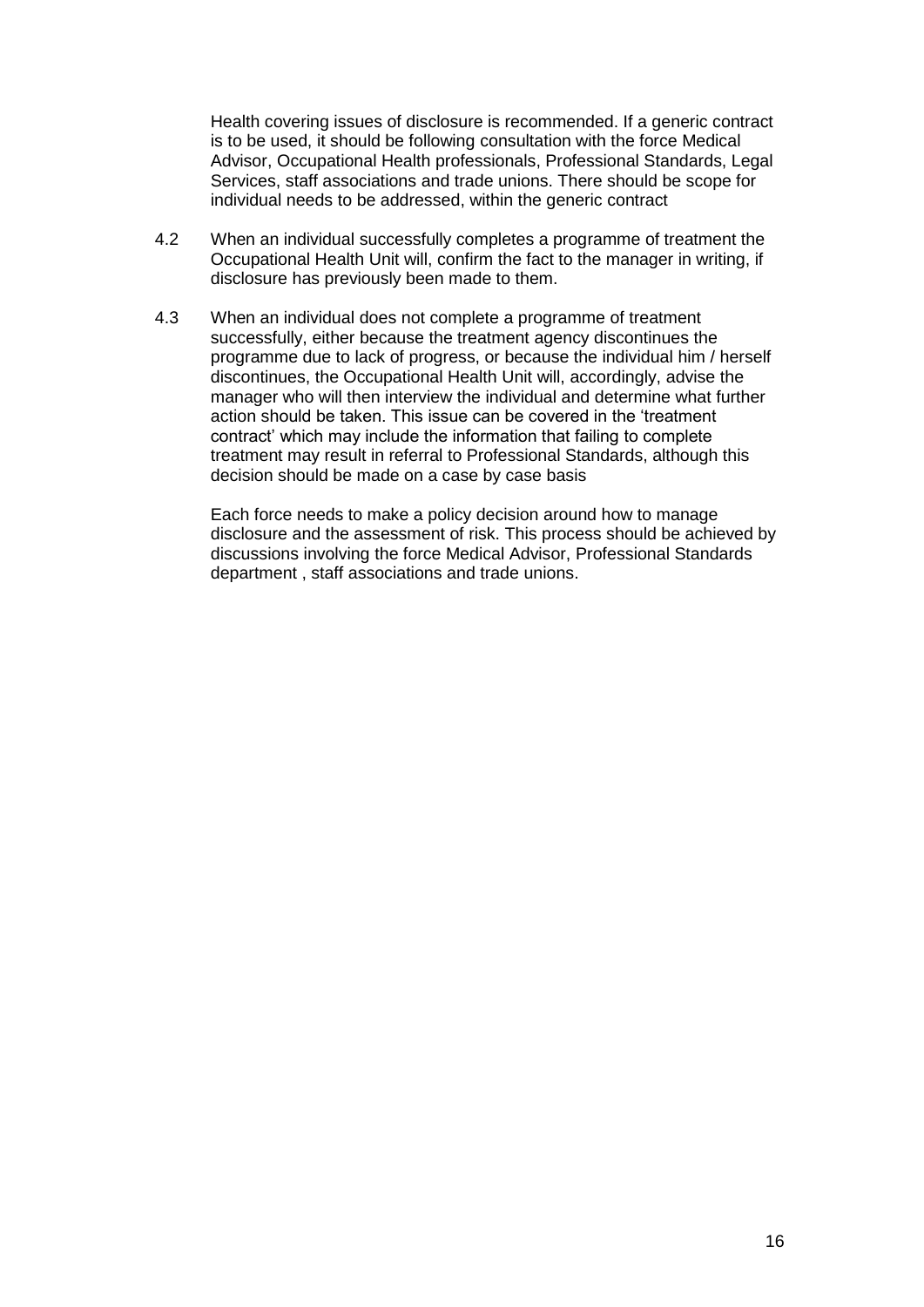#### **APPENDIX B**

#### **ROLES AND RESPONSIBILITES**

#### **1. The Member of Staff**

- 1.1 Officers or staff who have an alcohol or drug related problem, or who suspect that they may have, should seek assistance as soon as possible. They may wish to approach their manager, a Personnel Officer, the Occupational Health Unit or a specialist agency. Whichever source of help is chosen, the matter will be dealt with in a confidential and sympathetic manner.
- 1.2 When an individual is prescribed drugs which have possible adverse side effects and they are involved in work of a hazardous nature, they must notify their line manager or Occupational Health immediately in order that a risk assessment can be carried out and if necessary alternative work arranged. It is not necessarily the case that they must disclose the type of drugs or the condition for which they are being taken. The key area of risk is the nature of the adverse side effect.
- 1.3 Non-prescription medication may also have adverse side effects, such as drowsiness. Individuals should ensure, when taking such medication, that they are aware of any side effects and that they discuss the matter with their line manager so that, where necessary, work of a non-hazardous nature may be arranged.

#### **2. The Colleague**

2.1 When an officer or member of staff suspects that a colleague may have an alcohol or drug related problem they should, initially, encourage that person to seek assistance. If this concern persists they should discuss the matter in confidence with a line manager, a Personnel Officer or the Occupational Health Unit.

#### **3. The Manager**

- 3.1 All supervisors and managers have a responsibility to be aware of the content of this policy. They should be alert to early indicators of a potential problem. Appendix D provides some guidance on this.
- 3.2 If approached, managers should offer advice, support and guidance in a sympathetic and confidential manner. If it is a self-referral by an officer or staff member, they should encourage them to seek specialist help, through the Occupational Health Unit, their General Practitioner or direct from a specialist agency. If it is an approach about concern for a colleague, the officer or staff member making the referral should be able to expect that it will be treated with respect and in confidence.

#### **4. The Occupational Health Unit**

4.1 The Occupational Health Unit will deal with any referrals made by the manager, or from the individual him / herself. They may refer the individual to a specialist agency. They will also provide a point of contact and liaison between the individual, the line manager, the General Practitioner and any specialist agency.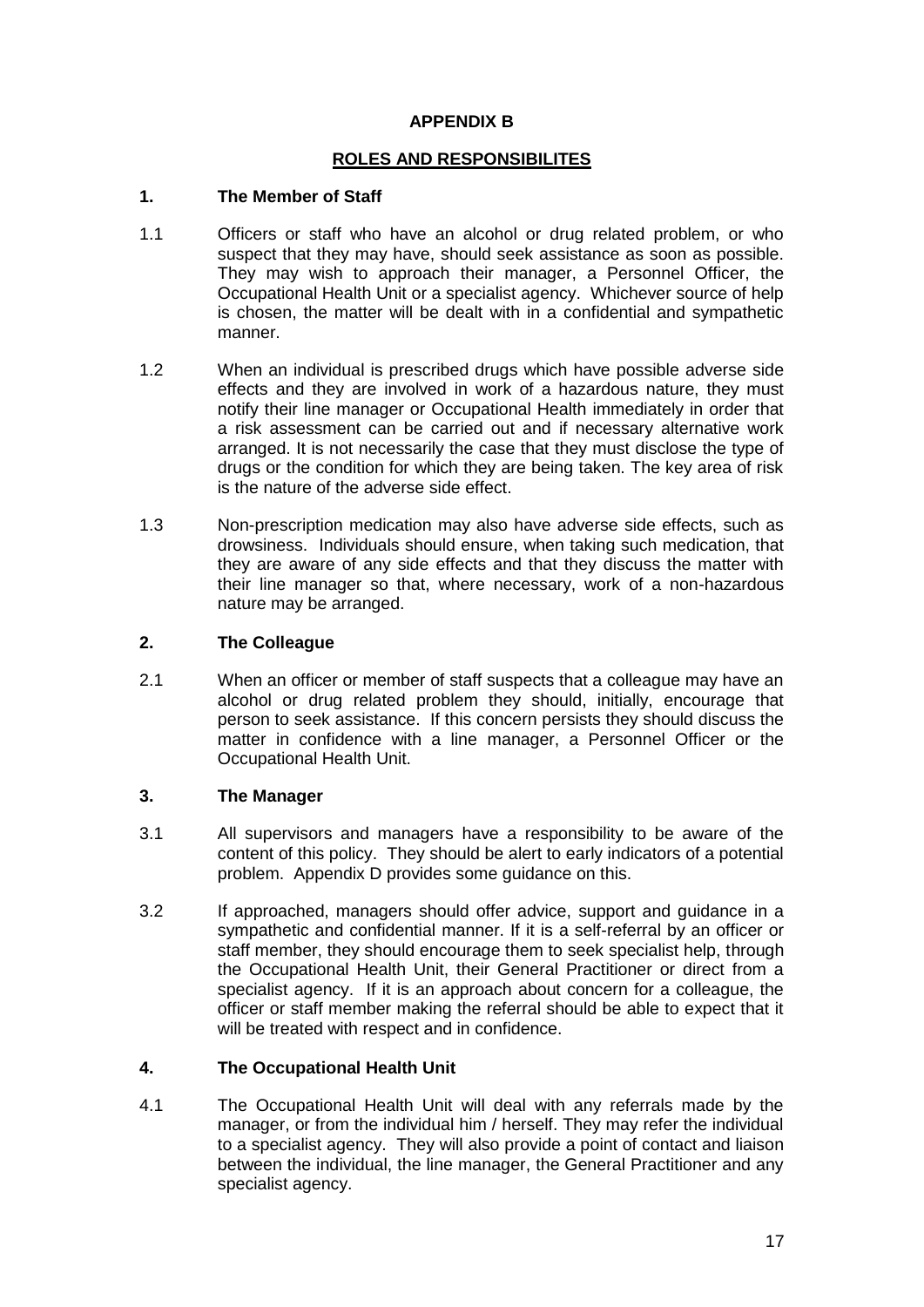- 4.2 The Occupational Health Unit will also encourage the early identification of problems by raising awareness of drug and alcohol related problems and providing guidance to managers and staff.
- 4.3 There are, however, some circumstances in which the interests of the proper administration of justice may over-ride an absolute confidentiality. In particular, the Criminal Procedure and Investigations Act 1996 and the Code of Practice issued under it agreed between ACPO and the Crown Prosecution Service place a personal responsibility on the individual Officer or member of staff to declare any matter that may affect their credibility as a witness in a court case. In some circumstances substance misuse on the part of an Officer or member of staff acting as a witness may have to be revealed to the Crown Prosecution Service, as the damage to the credibility of the officer as a witness may be a factor to be considered in a decision whether to proceed with a prosecution.
- 4.4 The personal responsibility under the Criminal Procedure and Investigations Act should be drawn to the attention of an officer / member of staff, by the Occupational Health Service (or if the disclosure is made to them, their manager), at the time at which any self-declaration of a substance misuse problem is made. The need to make a declaration to CPS will not arise in every case; each should be considered on its own facts and merits. Any declaration to CPS should be properly managed, with appropriate support provided to the officer or member of staff. This matter could be dealt with within the treatment contract as a separate paragraph to be read by the individual, or as an information sheet presented to them at the time of disclosure. Officers and staff who fail to discharge their responsibilities under CPIA may place prosecutions, and therefore the organisation and public at risk, so appropriate means should be negotiated locally to ensure that this does not happen.

#### **5. The Human Resources Department**

5.1 The Human Resources Department will support officers, staff and managers in the practical application of this policy by offering advice to managers who are dealing with work performance problems, advise on reasonable targets and timescales, and advise on the misconduct process. The Human Resources Department will also be responsible for reviewing the policy as necessary.

#### **6. Trade union / Staff associations**

6.1 Staff associations and trades union representatives should encourage officers and staff to seek assistance in accordance with the provisions of this policy. Should an officer or member of staff request it, a representative may attend discussions with the manager.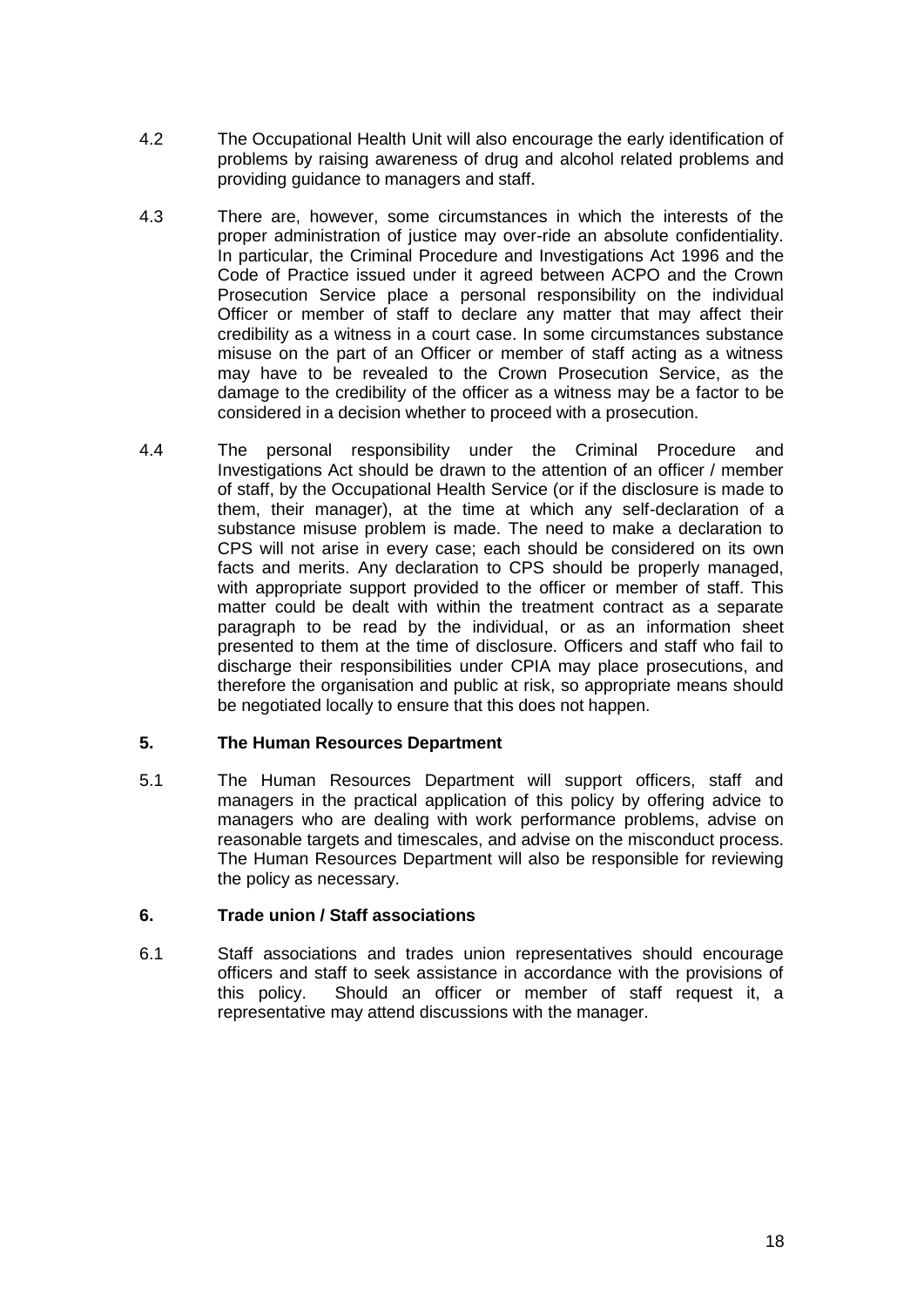#### **APPENDIX C**

#### **ILLEGAL DRUG MISUSE – DECISION MAKING GUIDANCE**

#### **1. Overview**

1.1 It would be incongruous for the police to deal leniently with the criminality of its own staff. However, if a disproportionately severe disciplinary action for any incident of substance misuse is taken, there is a risk of driving the issue 'underground'. If that happens, it would make dealing with substance misuse all the more difficult, as individuals, colleagues and even some managers, would be reluctant to take any action that might harm a colleague.

1.2 In trying to achieve the balance between support and law enforcement, the following issues have to be considered:

#### **2. Trigger for referral**

2.1 If an individual presents themselves and seeks help from the Occupational Health Unit, then support may be more appropriate than if the illegal substance abuse is revealed through the individual's action or by a third party. Between these two examples lie a spectrum of referral routes and each case should be judged accordingly.

#### **3. Nature of Abuse**

3.1 The early revelation of a problem may be more easily and supportively addressed than a history of acute abuse of addictive drugs or a history of repeated lapses into substance abuse.

#### **4. Honesty and Openness**

4.1 The abuser often hides substance abuse. Where an officer or member of police staff is dishonest about their continued use of an illegal substance, then a misconduct investigation will normally follow. This policy is not designed to stigmatise those who have successfully conquered an addiction, and each case should be judged on its own merits.

#### **5. Attendant Circumstances**

5.1 The possession of controlled drugs remains an offence under the Misuse of Drugs Act, the purchase of controlled drugs from an illegal supplier is therefore aiding and abetting the commission of the offence of supplying. The fact that a member of the police service is engaged in assisting criminal activity cannot be ignored, but the response to it must be judged on a case by case basis'. The purchase of controlled drugs from someone who knows the individual is a police officer or staff member, leaves the individual particularly vulnerable to blackmail, or pressure to engage in corruption. An intelligence debrief should wherever possible be conducted when an officer or staff member self declares, and the means by which this is facilitated should be subject of a discussion within the force. However, the issue of breach of medical confidentiality makes it entirely inappropriate for this to be carried out by medical professionals, unless they perceive there to be a significant risk of harm to either individuals or the organisation. If the individual is not prepared to volunteer information about their drug associations, then this issue cannot be forced. If an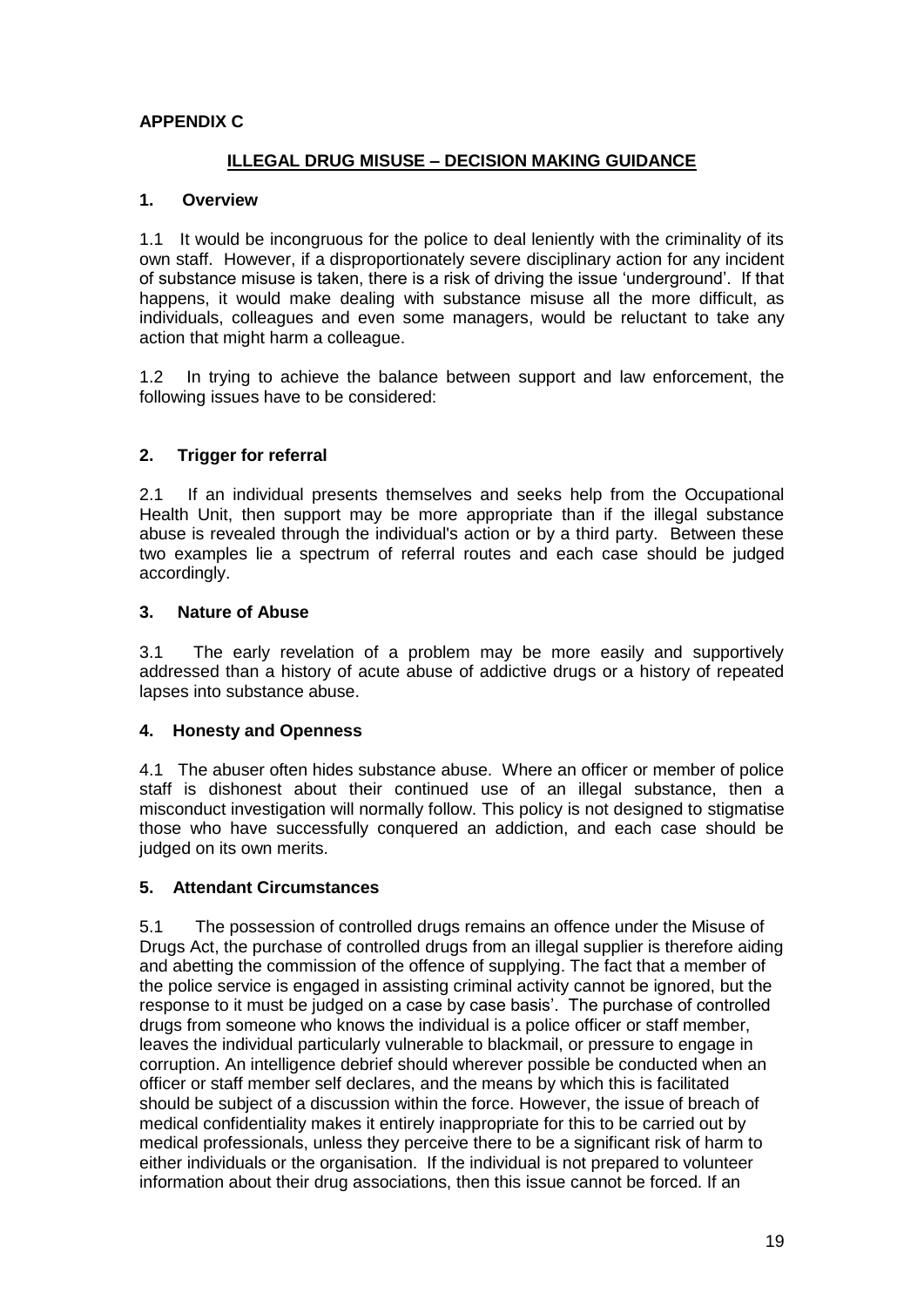information report is submitted, it should be dealt with in accordance with current intelligence handling procedures.

5.2 Even though cases of substance misuse might initially be dealt with sympathetically and in confidence, in an organisation with the security and law enforcement roles of the Police Service, it is not possible to ignore previous substance abuse when assessing suitability for some roles. Individuals will have to accept that such history may debar them from certain posts in the future because of security and/or health and safety reason. However, each case should be judged on its own merits. If an officer or member of staff is known to have successfully completed a treatment programme and there has been a period in which they have been drug or alcohol free this should be taken into consideration and where the post is a vulnerable or safety critical one, a comprehensive risk assessment should be done.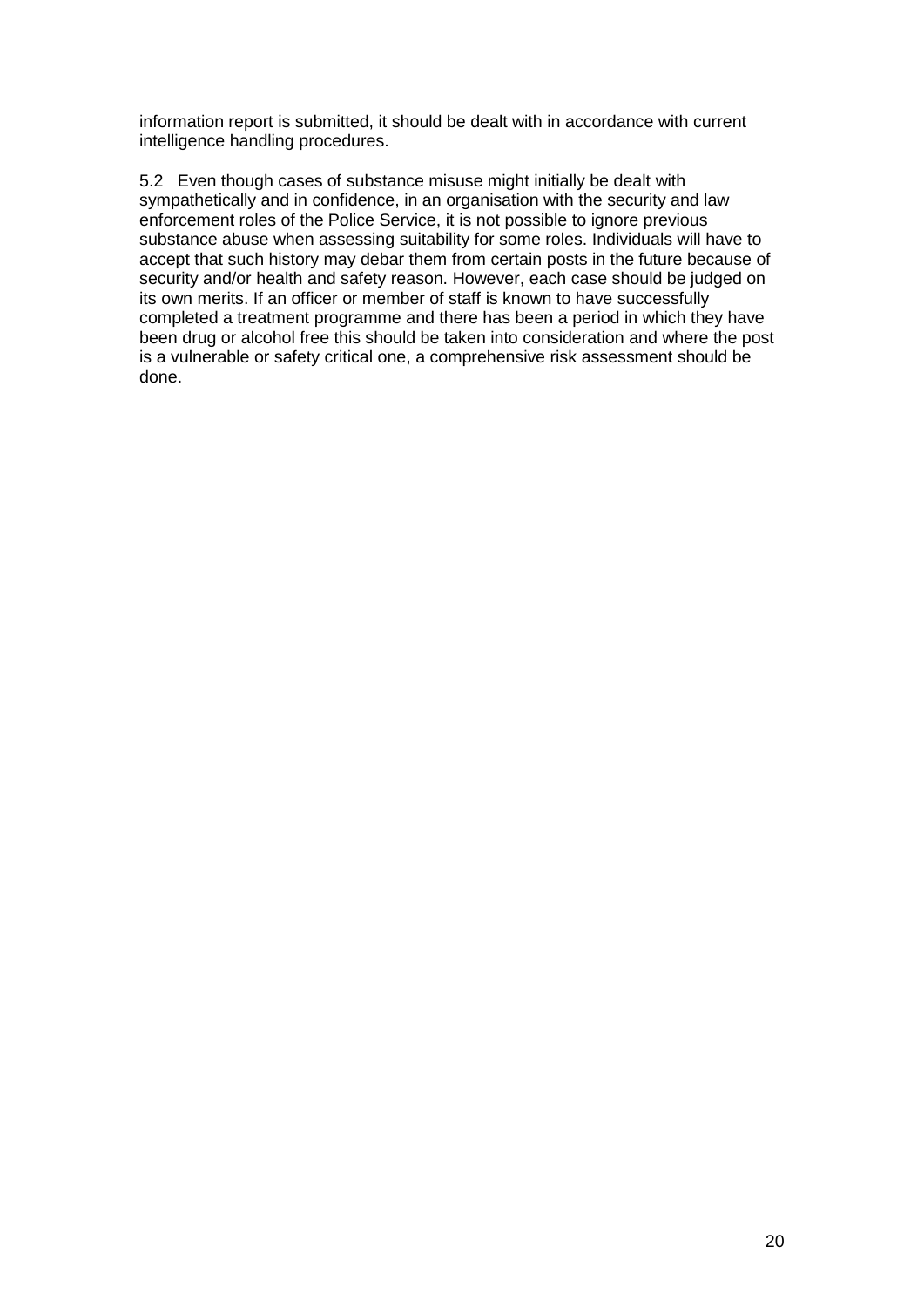#### **APPENDIX D**

#### **POSSIBLE SIGNS OF SUBSTANCE MISUSE**

#### **1. Overview**

1.1 Alcohol and /or other substance misuse may manifest itself as specific acute symptoms and signs attributable to the actions of alcohol or the substance itself. These only last for, at most, a few hours after taking the substance. If the misuse becomes a regular occurrence or develops into addiction, then non-specific changes in behaviour normally develop over a period of time. Listed below are some commonly used drugs, and the acute observable symptoms and signs. It must be noted however that the regulations limit drug testing to Amphetamines (including ecstasy), Cannabis, Cocaine, Opiates and Benzodiazepines only. Careful consideration should be given to the legality of testing for other drugs not currently covered by the regulations. Some examples of acute observable symptoms and signs are:-

#### **2. Cannabis**

- 2.1 The potential abnormal observations on someone who has recently taken cannabis are:
	- Distinctive smell
	- Poor co-ordination and balance
	- Impaired perception of time and distance
	- Reddening of whites of eyes
	- Poor attention span
	- Relaxed inhibitions
	- Possibly dilated pupils
- 2.2 Observed symptoms and signs start almost immediately on taking cannabis and can last up to 6 hours.

#### **3. Opiates**

- 3.1 These include Codeine, Heroin, Methadone, Morphine and Opium. Potential abnormal observations of someone who has recently taken opiates include:
	- Very small pupils
	- Slow speech and reflexes
	- Sleepy
	- Facial itching
	- Drv mouth
	- Possibly euphoria
- 3.2 Observed symptoms and signs start within a few seconds of taking opiates and last up to 8 hours (24 hours with Methadone). It should be noted that regular users may not display any of the above signs.

#### **4. Central Nervous System Stimulants**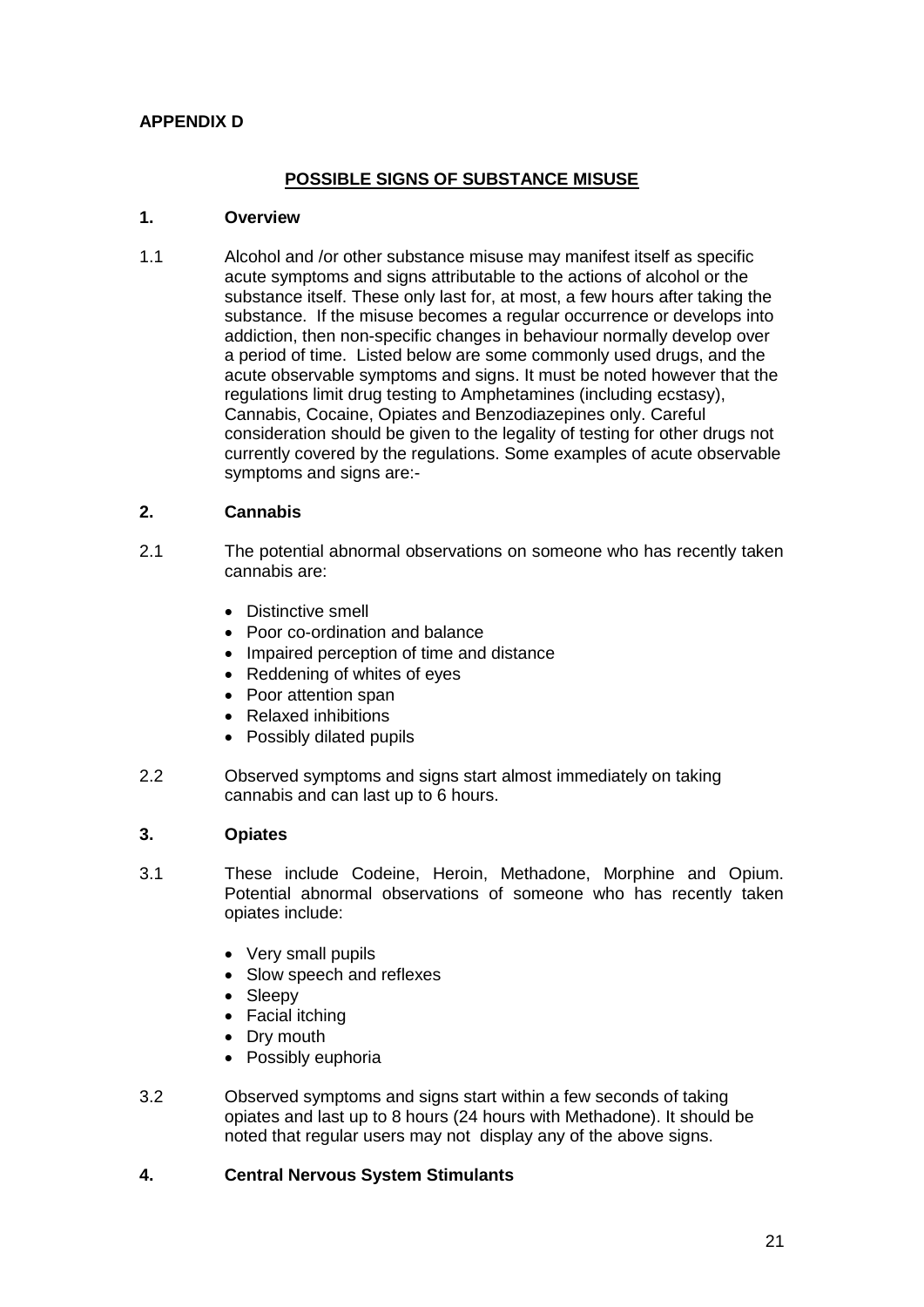- 4.1 These include Cocaine and Amphetamines. Potential abnormal observations of someone who has recently taken these include:-
	- Dilated pupils
	- Restless and anxious
	- Difficulty keeping quiet
	- Easily irritated
	- Eyelid tremors
	- Euphoria
- 4.2 Observed symptoms and signs start almost immediately on taking CNS stimulants and last about 90 minutes with Cocaine and 6 hours with Amphetamines.

#### **5. Central Nervous System Depressants**

- 5.1 These include Alcohol and Benzodiazepines (anti-anxiety medication like Valium and sleeping pills like Mogadon). Potential abnormal observations of someone who has recently taken these include:
	- Abnormal sized pupils
	- Drowsiness
	- Thick, slurred, slow speech
	- Slow, sluggish reactions
	- Poor co-ordination
	- Watery eyes
- 5.2 Observed symptoms and signs start within about 30 minutes of taking CNS depressants and last up to 14 hours.

#### **6. Hallucinogens**

- 6.1 These include LSD, Ecstasy and "Magic Mushrooms". Potential abnormal observations of someone who has recently taken these include:
	- Hallucinations
	- Synthesthesia (sensations may be transposed from one sensory mode into another, e.g. sounds may be interpreted as sights or odours)
	- Dazed appearance
	- Poor balance
	- Distorted time and distance perception
	- Nausea and sweating
	- Paranoia
	- 'Goose bumps'
- 6.2 Observed symptoms and signs start within 20 to 60 minutes and last 3 to 12 hours according to the substance taken. It should be noted that 'magic mushrooms' and LSD are not included in the regulations

#### **7. Inhalants**

7.1 These will include Petrol, Glue, Solvents, Aerosols and Paint. Potential abnormal observations of someone who has recently taken these include: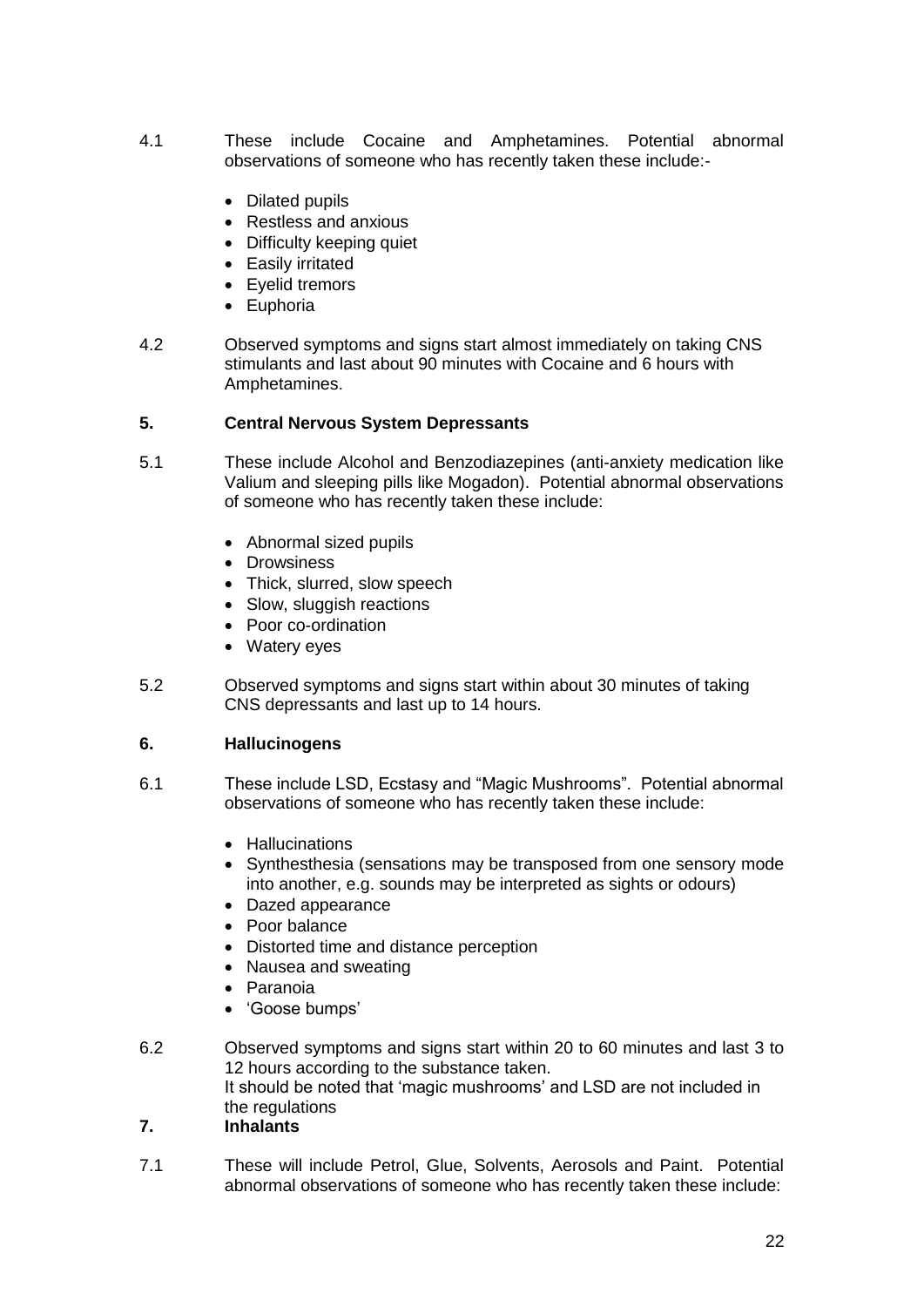- Smell or residue around the face
- Dizziness or light headed
- Bloodshot, watery eyes
- Confusion
- Flushed, sweaty appearance
- Slow, slurred speech (often non-communicative)
- Distorted time and distance perception
- May complain of intense headache
- 7.2 Observed symptoms and signs start almost immediately and last from a few seconds to 2 or more hours according to the substance and quantity inhaled.

It should be noted that inhalants are not included in the regulations.

#### **8. Anabolic Steroids**

- 8.1 Anabolic steroids are abused by athletes and body builders to increase muscle bulk. As well as their anabolic (muscle building) action, they also have androgenic (masculinising) actions. There are no immediate acute symptoms or signs of taking anabolic steroids, but over a period of time they cause:
	- Much more rapid weight (muscle) gain than usual
	- Increased greasiness of skin and hair
	- Increased spots or 'acne'
	- An increase in aggressive behaviour

It should be noted that anabolic steroids are not included in the regulations.

- 8.2 All of the above are specific to the substance taken and, apart from anabolic steroids, are of limited duration.
- 8.3 Someone who is regularly misusing alcohol and / or other substances may show typical persistent patterns of behaviour that develop over a period of time.

#### **9. Poor Attendance**

- 9.1 All aspects of attendance tend to be affected including:
	- Frequent, short term sickness absence, especially in relation to other leave (weekends/rest days, bank holiday, etc.)
	- Poor time keeping: late in to work, late returning from lunch, late for appointments, early leaving work.
	- Unexplained absences or disappearing from the workplace.

#### **10.1 Poor Work Performance**

- 10.1 The main areas of work performance affected by substance misuse are:
	- Lack of concentration and poor memory
	- Frequent mistakes and errors of judgement
	- Unreliability and difficulty meeting deadlines

#### **11. Frequent Accidents**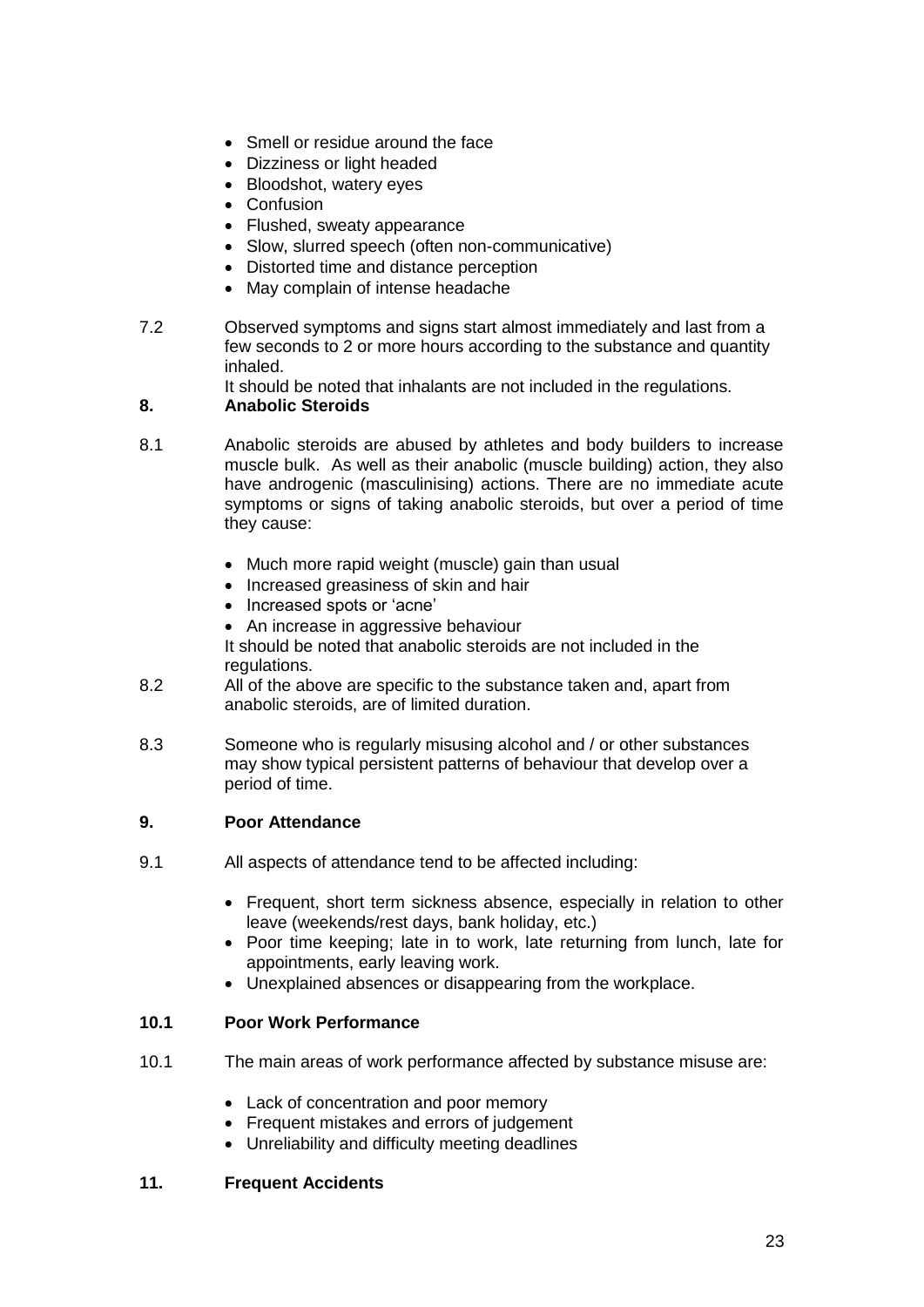11.1 Substance misusers tend to suffer more accidents than normal.

Other warning signs to look out for are:

- Smelling of alcohol, or something to disguise the smell of alcohol or cannabis, such as mints or strong after-shave.
- Hand tremor, slurred speech, facial flushing, especially after a weekend or rest day, a prolonged lunch break or unexplained absence from the workplace.
- Poor relationships with colleagues, possibly to the avoidance of company altogether.
- Always short of money and may attempt to borrow money from colleagues.
- Tendency to blame others for shortcomings at work and to over-react to real or imagined criticism.
- Moodiness, apathy, depression, irritability.
- General neglect of appearance including cleanliness and personal hygiene.
- 11.2 If an officer / member of staff displays any of the above behavioural changes, it must not be automatically assumed that this is proof of a substance misuse problem. Many of the signs and symptoms above could be indicative of other illnesses and conditions.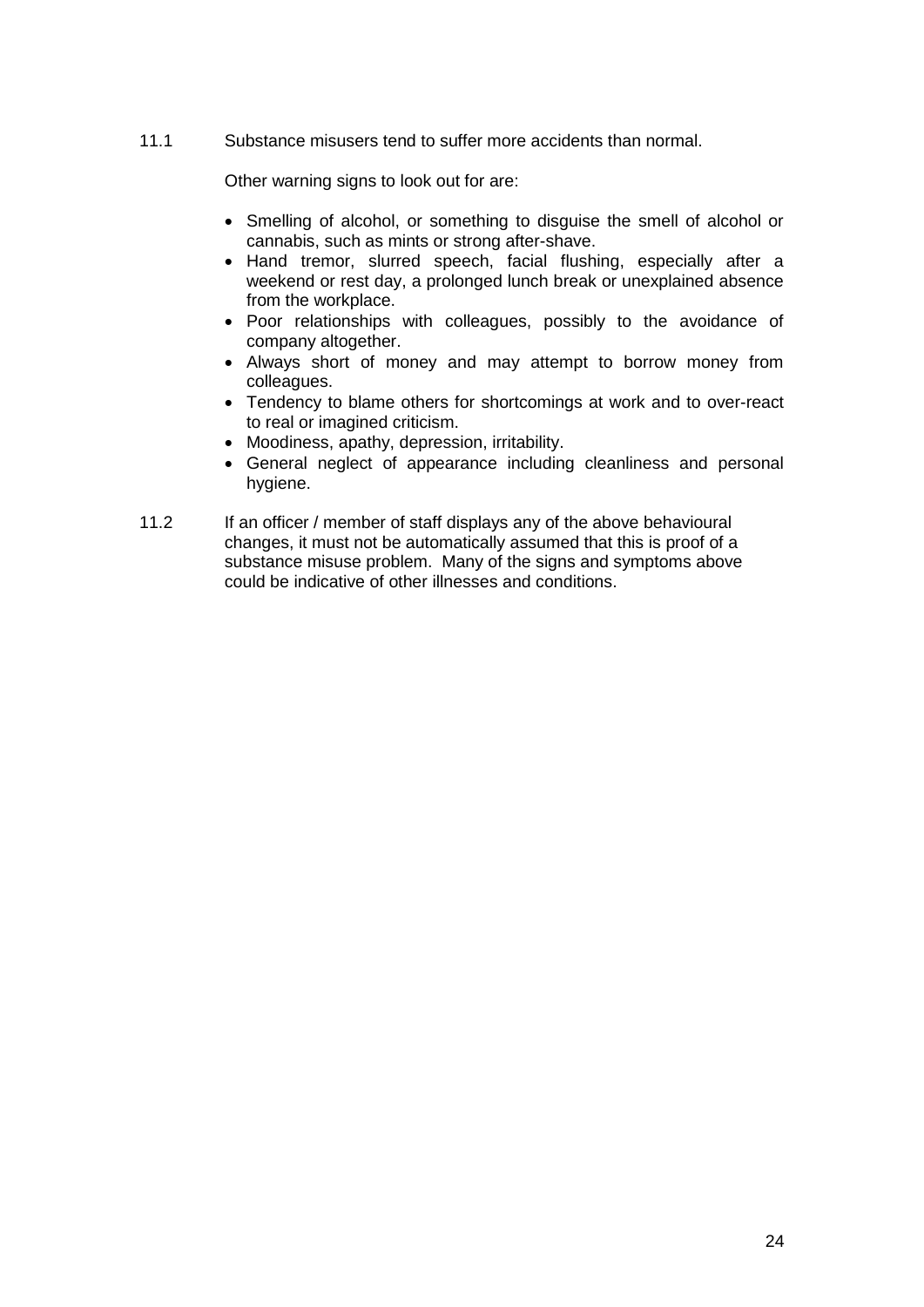#### **Appendix E**

#### **DRUGS SCREENING: PROTOCOL FOR TESTING**

#### **1. Recruits and serving officers**

1.1 There are some differences that may apply to the procedures used for testing potential recruits and serving officers. If a potential recruit does not wish to submit to a test, he or she may withdraw from the recruitment process. An officer is obliged to submit to a test, if so required, and may, as a consequence, have to declare information about medications that he or she is taking. These declarations may have the effect of disclosing personal information that the officer is entitled to expect will be treated in confidence by Occupational Health. By contrast, all aspects of the collection and onsite screening of samples from potential recruits, including the taking of information about medications, may be undertaken as a part of the human resources function.

#### **2. Conducting the test**

- 2.1 There must be a secure chain of custody through collection, analysis and medical review. Laboratory analysis should be undertaken by an independent agency. Collection of samples, and initial on-site screening, may be undertaken by an independent agency, or by suitably qualified staff of the force. It is preferable that this function is not carried out by staff from Occupational Health, as they have a primary function in supporting officers and staff.
- 2.2 For the purpose of the physical administration of the test, the suitably qualified person may be a member of the staff of the independent agency, a trained officer or member of staff of the force, or (in exceptional cases) a member of the occupational health service of the force. However, forces should bear in mind the issue of Medical Confidentiality. Best practice will be that testing and medical interviews (other than pre recruitment testing) are carried out by external, independent bodies. The Occupational Health Unit in a force has competing priorities, and an obligation to disclose other issues that are not material to the substance misuse test, but which may come to light during the medical review. Using them to conduct tests and reviews places them in an exceptionally difficult position, could call into question their ability to maintain confidentiality and could lead to a breakdown of trust between the unit and the workforce. Where completion of the paperwork by an Officer or member of staff involves disclosure of medication being taken, only occupational health staff should see that paperwork. It follows that where the paperwork is not completed by the Officer or member of staff personally (i.e. it is completed in response to questions put to the officer, and then signed by the officer), that task should be undertaken by occupational health staff only. It is important that information about medications taken prior to the test is recorded at the time of specimen collection, and not at any later stage. The testing procedure should be agreed locally by all relevant parties, including staff associations and trade unions.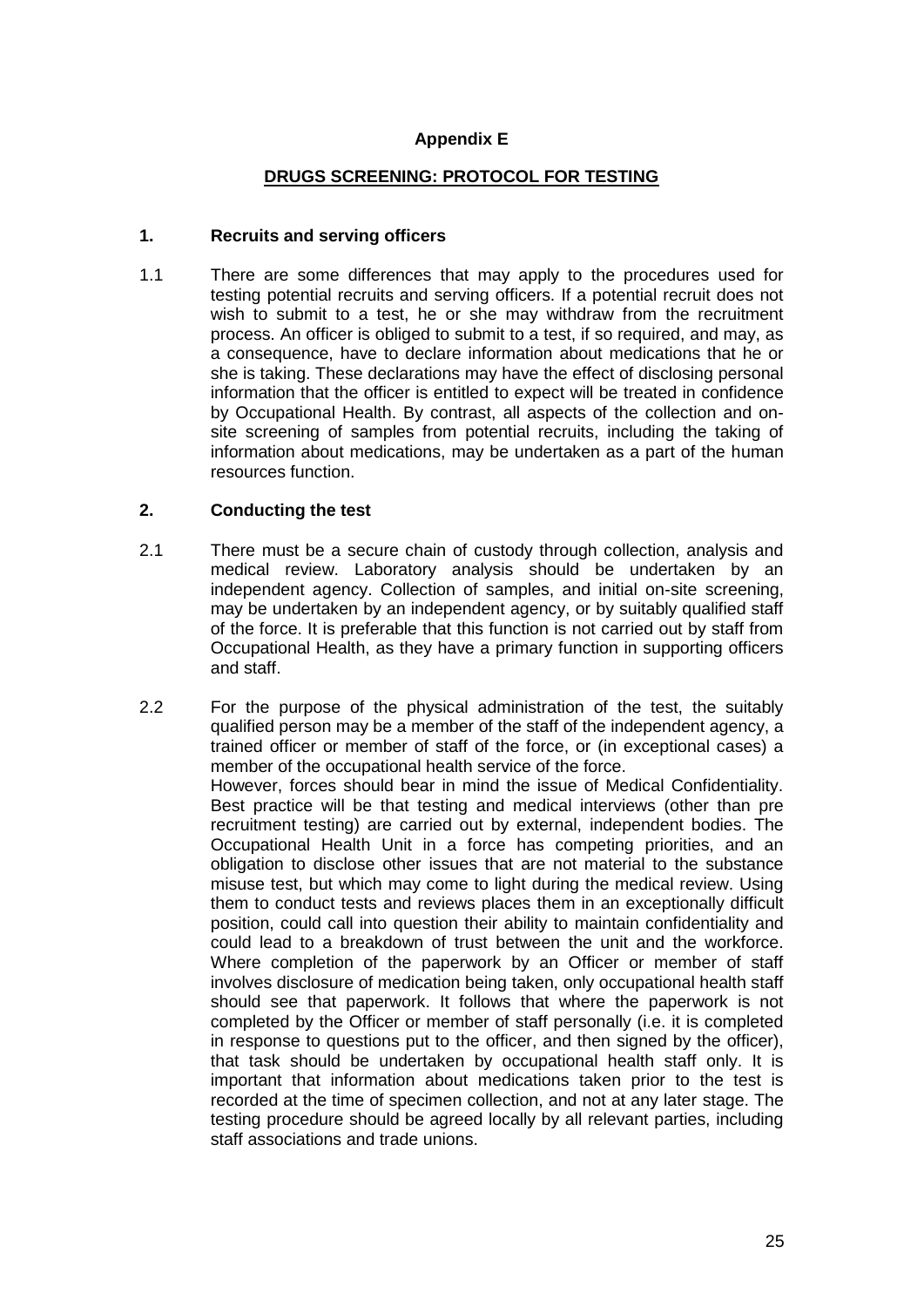#### **3. On-site screening and laboratory testing**

3.1 Any test that may be relied upon in disciplinary / misconduct proceedings should be conducted through laboratory analysis, not on-site testing. Onsite testing, using portable testing kits, may be used to screen out persons tested. However, if there is a positive indication at any screening stage, the residual specimen of urine or saliva (remaining after the screening test) should go forward to full laboratory analysis and medical review. Where testing is carried out with cause, the specimen may be submitted directly to the laboratory, without conducting a screening test.

#### **4. Split samples**

4.1 Provision should always be made to allow the donor of the urine or saliva an opportunity to have an independent analysis of the specimen to challenge the outcome of a laboratory analysis. A split sample (at the time of collection) provides an effective means of providing this opportunity.

#### **5. Material to be tested**

5.1 Either saliva or urine may be tested. Saliva testing may be regarded as the least personally intrusive option. The testing of blood and hair samples will not form part of routine testing. The Home Office Circular 45/2005 states ' the testing of blood samples should not form a part of routine testing, where there is no necessary ground for suspecting misuse as the procedures are disproportionately intrusive'. This could be interpreted as enabling blood samples to be tested for 'with cause' cases. However, this interpretation is not supported by the Home Office. Blood tests are not mentioned in the Regulations. Forces should therefore give careful consideration to the legality of carrying out blood tests.

#### **TESTING PROCEDURES**

#### **6. Self declaration**

6.1 Officers or members of staff with substance misuse problems should be encouraged to identify themselves, and should be assisted in seeking treatment. Information about self referral and means of treatment (such as advice lines) should be made available in the workplace through posters, leaflets and intranet sites). However, self-declaration cannot be used to avoid the consequences of a positive test. Any such declaration must be made before an officer or member of staff is notified of any requirement to take a test. A self-declaration made after an officer / member of staff is notified of the requirement to take a test cannot be used to frustrate the consequences of a positive test result'.

#### **7. Safety critical posts**

- 7.1 The scale of testing should be risk based. Where the numbers involved are relatively small, forces may wish, in the first instance, to test all officers in this category. If the assessment of risk is low, then any sample of officers selected for testing should be random.
- 7.2 Scale of testing should be determined at force level, having regard to perceived risk and cost. "Scale" encompasses size of sample and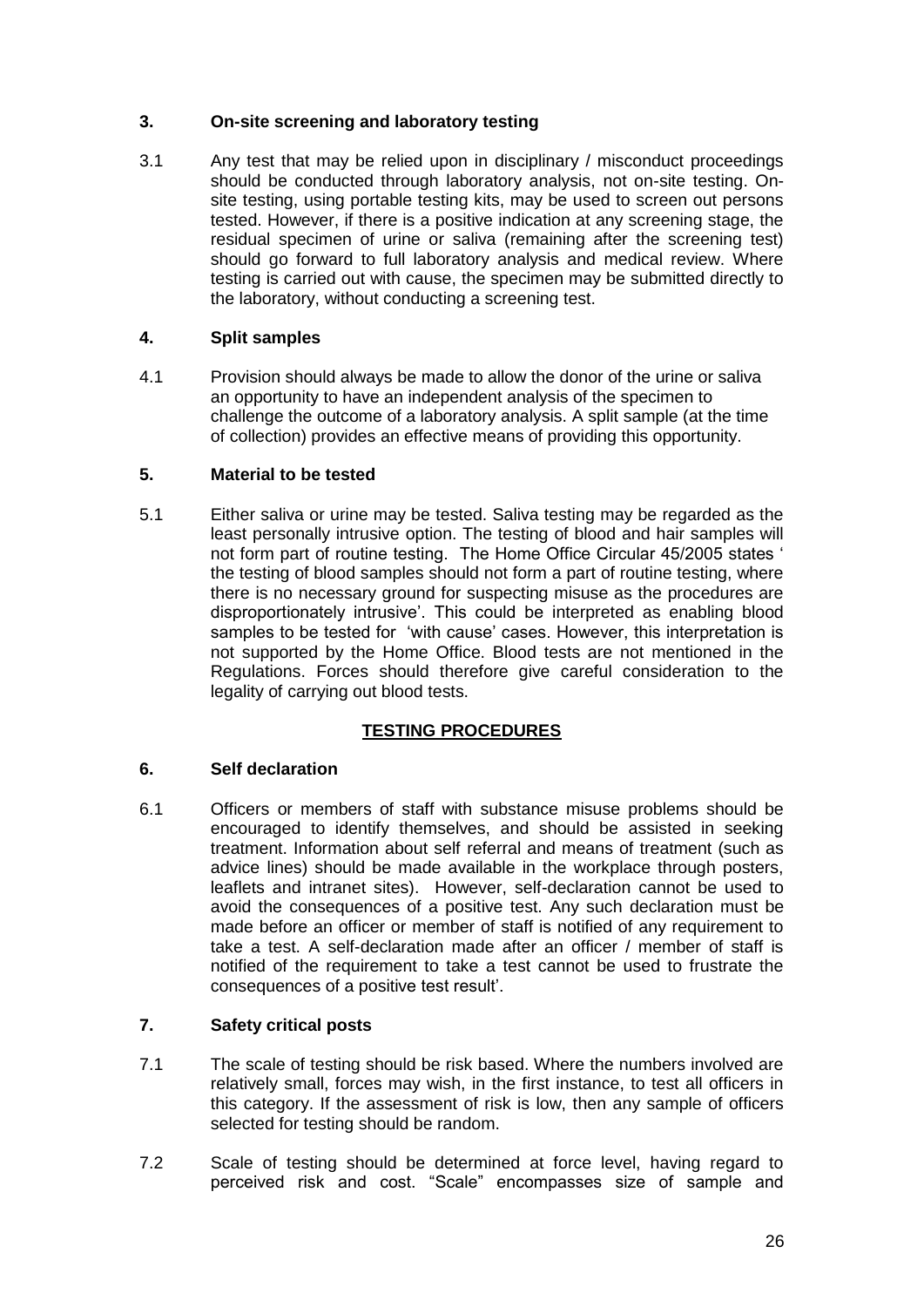frequency of testing. If initial testing produces a nil or low number of positive results, then the scale of testing need not be large. On the other hand, a higher proportion of positive results would indicate a larger scale of future testing. "Risk" encompasses the risk inherent in the consequences of impairment of judgement or performance, and the risk of incidence of misuse. In safety critical posts the former risk will usually be high, even if the latter risk is low.

#### **8. Vulnerable posts**

8.1 Testing should be routine. If a high degree of risk is assessed, universal testing covering all officers in the vulnerable category might be appropriate. If the assessment of risk is low, then a sample of officers to be tested should be selected at random, in proportion to the perceived risk.

#### **9. Consultation and monitoring**

9.1 The scale of testing adopted, and the identification of vulnerable posts, should be the subject of consultation with the local staff associations and trade unions. All random samples should be monitored by ethnicity and gender, to ensure that no unintended bias arises from the sampling technique.

#### **10. Immediate consequences of positive test results on serving police officer or member of staff at the on-site screening stage**

- 10.1 Only a suitably qualified person should carry out on-site drug screening tests. The person being tested should be advised that any positive screening test results provide a provisional indication only, and will be subject to further laboratory analysis and medical review, either of which could result in the final result being negative.
- 10.2 In the event of a positive on-site screening test result, there may be a risk in continuing to deploy the officer or member of staff on the full range of police duties. An immediate assessment of the risk needs to be made, in consultation with a senior manager, and if necessary the individual may have to be re-deployed. At this stage there is no final result, as this can only be provided by laboratory analysis, so the language used to describe the outcome of an on-site test is very important. In particular, the manager should not be told that "a test has been failed" as this is not the case.
- 10.3 It is for the manager to assess the risk in relation to the duties due to be undertaken by the officer, but there would be a presumption of removal from duties involving contact with the public. Formal suspension would be appropriate only if a positive result was confirmed following laboratory test and medical review.
- 10.4 Difficulties arise, inevitably, for both the officer or member of staff and management from a positive result at the screening stage. A confirmed result, either positive or negative, will not be available until the completion of laboratory analysis and medical review, a process that is likely to take two or three days. In some cases the turnaround period may be for longer. However, any difficulties arising from this delay are outweighed by the benefit of screening, in giving an instant confirmation of a negative result.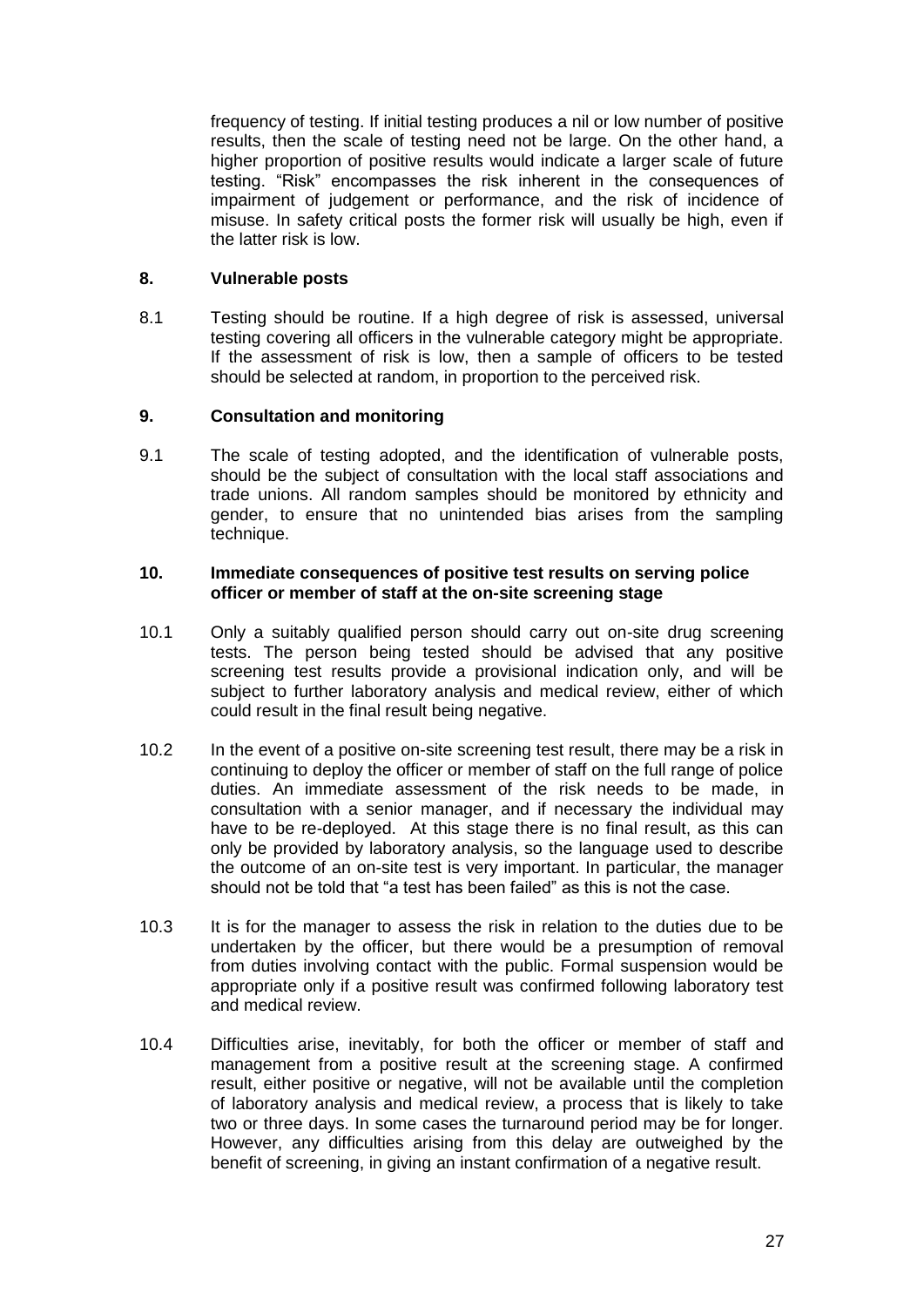#### **11. Handling confirmed positive results**

- 11.1 A positive laboratory analysis will be subject to medical review, as explained more fully in the Annex. Medical review involves a specially trained medical practitioner reviewing the test result and the medical history of the individual to determine if there is a legitimate explanation for the presence of a drug in the sample.
- 11.2 Test results following laboratory analysis and medical review should be returned to the occupational health service of the force concerned. Where the result is negative, the officer or member of staff and the senior manager should be informed without delay. It is particularly important that a confirmed negative result after an initial on-site positive screening result is communicated to the officer and management without delay.
- 11.3 A positive result from a test administered as a part of the pre-employment process should be notified to human resources, so that the candidate may be rejected.
- 11.4 A positive result from a person who had self-declared a substance misuse problem prior to being tested should be reviewed by Occupational Health to assess whether the result was consistent with rehabilitation treatment being undertaken. If the result suggested that an agreed programme of rehabilitation was not being followed, then reference to professional standards should be considered. Again, confidentiality and organisational risk will have to be taken into account before this course of action is taken. The inclusion of a suitable clause in the treatment contract would cover this point adequately.
- 11.5 All other positive results should be referred to professional standards for action. It is for professional standards to notify both the officer and the line manager of the result, and of any immediate action, including suspension from duty where appropriate.
- 11.6 Any claim by the officer or member of staff concerned that there was a reason (other than a medical reason) for the positive result should be dealt with by professional standards or through formal disciplinary proceedings. Such claims would include any claim that a positive test was a result of the officer having consumed unknowingly a "spiked" drink. Appeals should be handled through normal appeals process.

#### **12. Liability**

- 12.1 An officer or member of staff who has misused controlled drugs suffers a double jeopardy. He or she is at risk of disciplinary proceedings that might lead to dismissal, and, if there is additional evidence of current possession or supply of a controlled drug, may also be at risk of criminal prosecution. Because of this double jeopardy, and whether or not criminal proceedings are contemplated, cautioning and interviewing should be to the standards required under the Police and Criminal Evidence Act (PACE). However, the presence of metabolites of controlled drugs, or alcohol, in a sample does not constitute the commission of a criminal offence in itself..
- 12.2 The penalty for refusal to take a test is no less than the penalty for failing a test. The liability to take a test is established in Police Regulations, thus a failure to take a test when required to do so is a failure to obey a lawful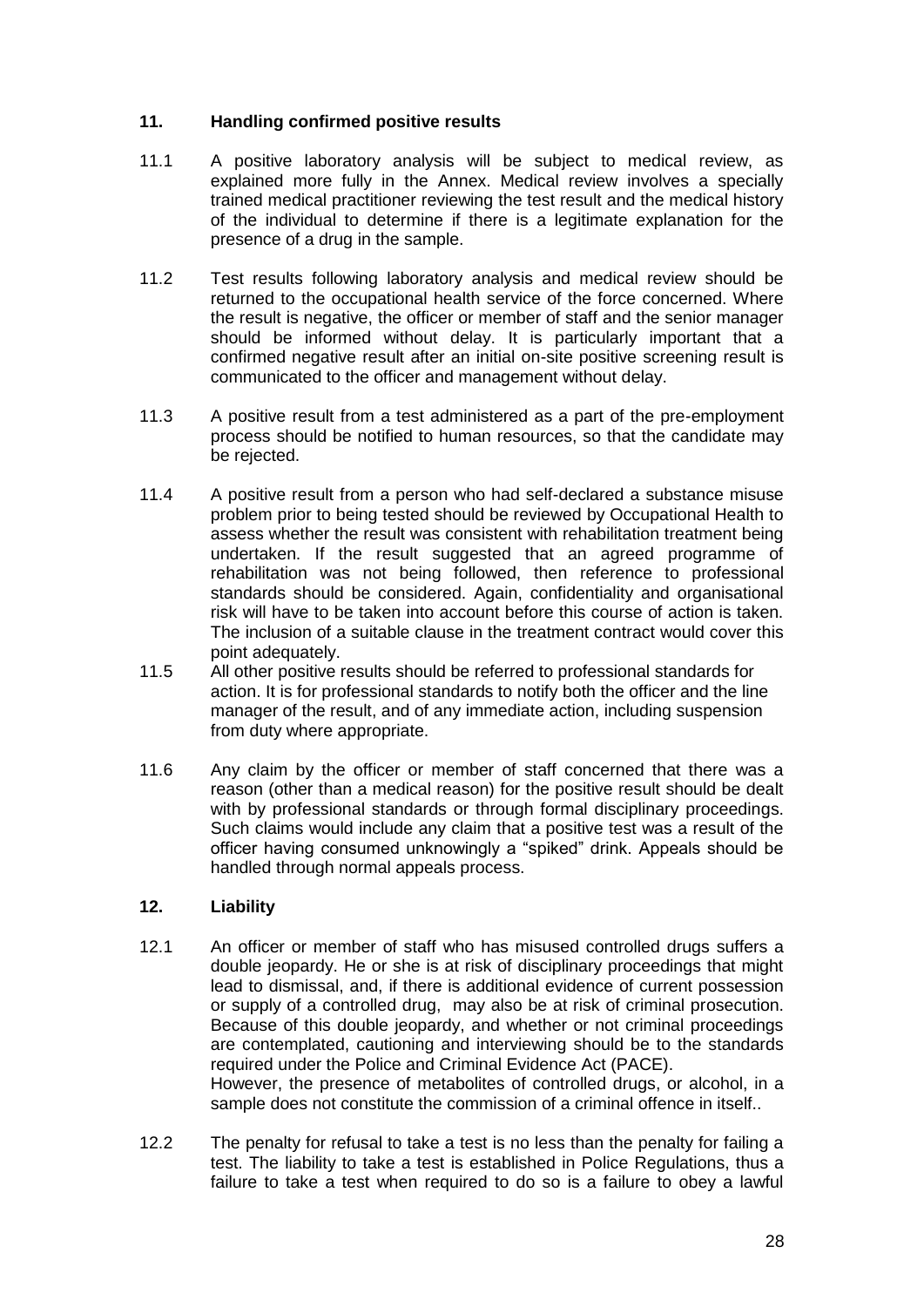order. There is no substantive criminal offence of having an unlawful substance in the body, only a presumption that the offence of "possession" must have been committed beforehand. Such a presumption may be rebutted by medical evidence that the positive test resulted from use of a lawful medication. The presumption of possession that would arise from a positive, medically confirmed test result should be treated as discreditable conduct. The maximum penalty for both failure to obey a lawful order and discreditable conduct is the same.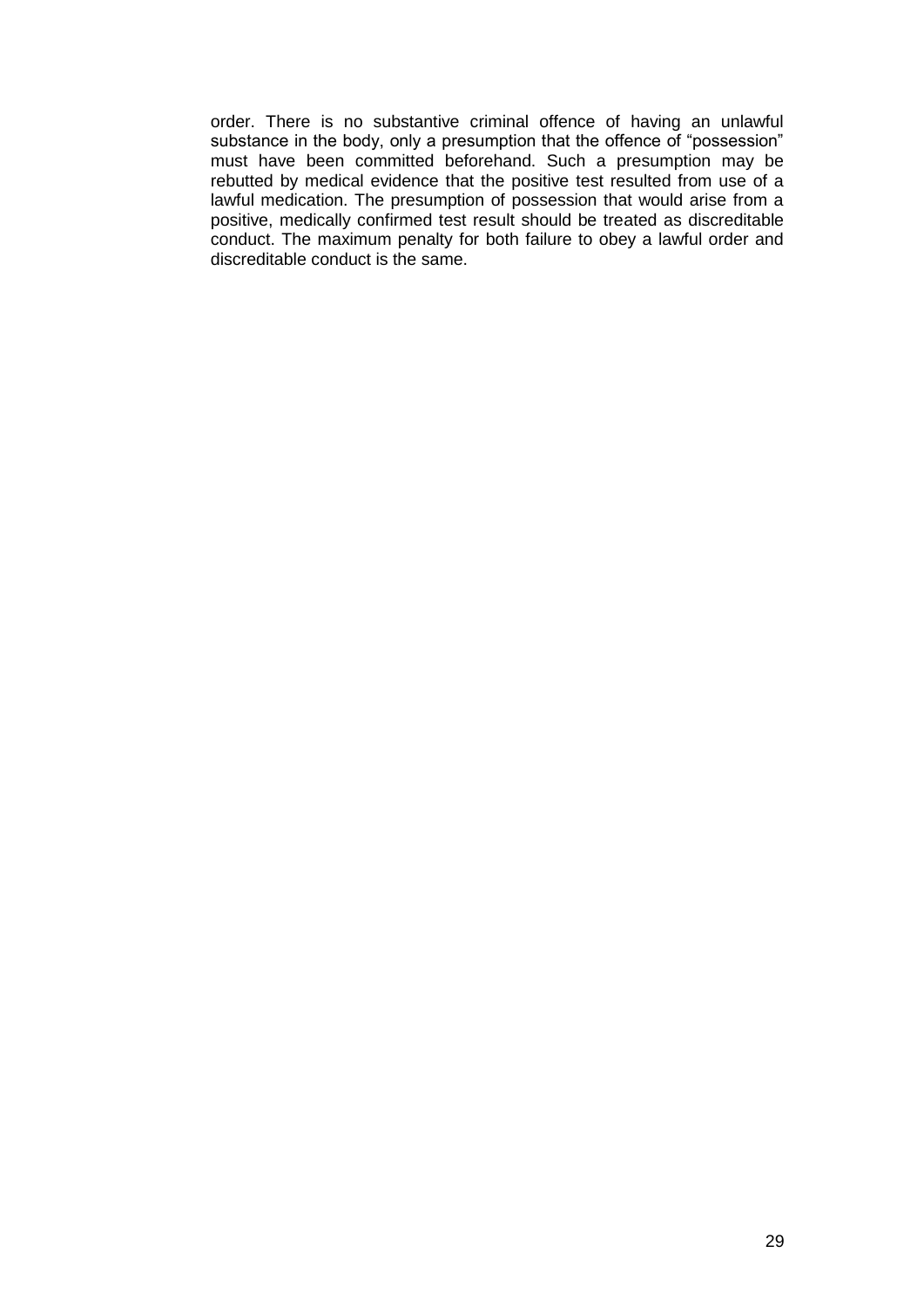#### **Appendix F**

#### **ALCOHOL SCREENING: PROTOCOL FOR TESTING**

#### **1. Overview**

- 1.1 There is a presumption that a person is unfit to work in a safety critical post (as defined in paragraph 7.6.6.) if they have more than 29 mg% in blood (39 mg% in urine, 13 micrograms% in breath). This compares with a limit of 80 mg% in blood for driving.
- 1.2 Where testing is carried out, it should be conducted using breath testing equipment capable of making measurements at the 13 micrograms% level (equivalent to the 29 mg% blood level). Officers or members of staff should never be tested on apparatus held in a custody suite, unless the suite is cleared of all other users.
- 1.3 Each "breath test" should consist of two consecutive breath specimen tests from the officer or member of staff, with the final result being declared as the lower of the two results.
- 1.4 If a supervising officer or member of staff smells alcohol on the breath of an officer or member of staff liable to alcohol testing, a breath alcohol test can be administered after a wait of 15 minutes. (This is to deal with the eventuality that at the time the suspicion of excess drinking is aroused, a proportion of the alcohol consumed may still be in the stomach. Alcohol must be absorbed into the body to register in a breath alcohol test.)
- 1.5 It should always be open to an officer or member of staff to declare that they suspect they might have inadvertently exceeded the limit. Any such declaration should be made before the officer or member of staff is notified of any requirement to take a test. Such declarations should not result in the officer or member of staff being penalised, provided there is no pattern of continuing excess. A declaration may be particularly appropriate in circumstances of an unexpected change of duty, for example being allocated to driving duties involving possible use of the police exemptions under the Road Traffic Act, due to a staff shortage.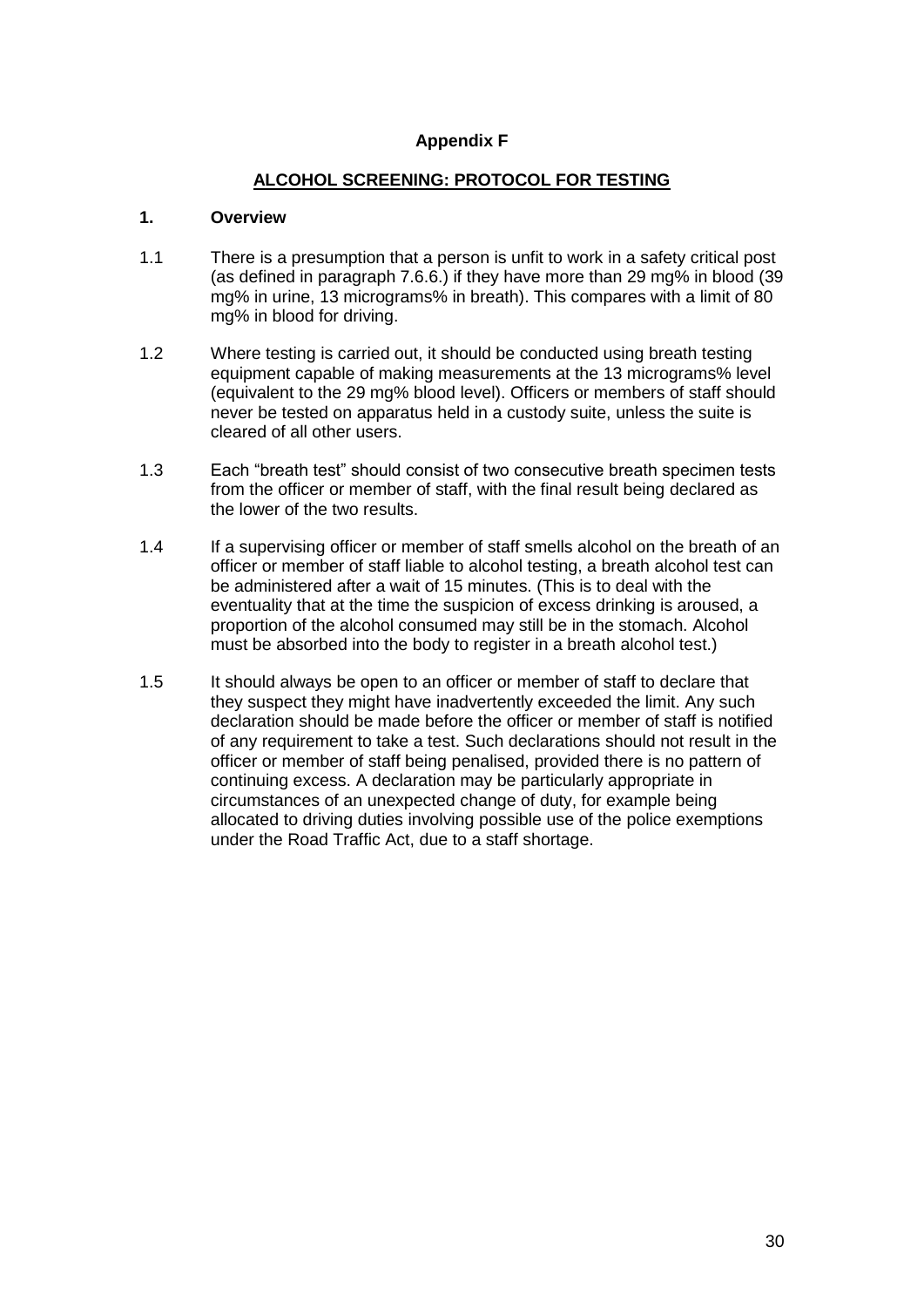#### **APPENDIX G**

#### **GUIDANCE ON AND OVERVIEW OF TESTING PROCEDURES**

#### **1. Overview of Drug Testing Procedures**

- 1.1 The outcome of a drug test is expressed as "Positive" or "Negative".
- 1.2 The purpose of drug testing is to establish whether the donor of the specimen has consumed a controlled drug at some time prior to the collection of the specimen. The identification of a drug in a specimen is not the complete picture as there may be legitimate reasons for the drug being present.
- 1.3 For example, the presence of morphine in a urine specimen may indicate that the donor is a heroin misuser (heroin is converted to morphine in the human body) but equally it may indicate only that the donor had legitimately taken an anti-diarrhoea preparation, which contained morphine as its active ingredient.
- 1.4 Drug testing involves three integrated stages; collection, analysis and medical review.
- 1.5 All final drug positive test results should arise from analysis conducted in an accredited laboratory. On-site screening tests may be used to screen out negative results, but a positive indication at the screening stage must go forward to full laboratory analysis and medical review.
- 1.6 The first stage of the drug testing procedure is the collection of the specimen. The collection of a specimen from a donor is straightforward, but it must be conducted in such a way as to maintain the Chain-of-Custody of the specimen, with full documentation at all stages. The collector must be properly trained, with the standards applying being those that would apply to any other procedure in which it is important to maintain the integrity of an exhibit. The suitably qualified person may be a member of staff from an independent agency, a trained officer or member of staff from the force or in exceptional circumstances only, a member of the occupational health staff. Best practice advice is that it should be an external independent person, as using in house staff may lead to compromise of the Occupational Health Unit or issues over the confidentiality of the process as outlined at Appendix E para 2, 2.1. It is at this stage that the donor should be invited to submit details of any medication currently being, or recently taken. This can be by interview, or by completion of a confidential questionnaire. If by interview, it should be conducted by a member of the Occupational Health Staff. If a questionnaire, it should be completed by the donor, and then enveloped and signature sealed. The envelope should be retained in a secure location (preferably within the Occupational Health Unit) until such time as the result of the test is known. In the event of the test revealing the presence of drugs, the sealed envelope containing the documentation should be forwarded to the Medical Review Officer. If the donor states they have not taken any medication, this should also be recorded.
- 1.7 Analysis is the process of seeking to detect drugs in the collected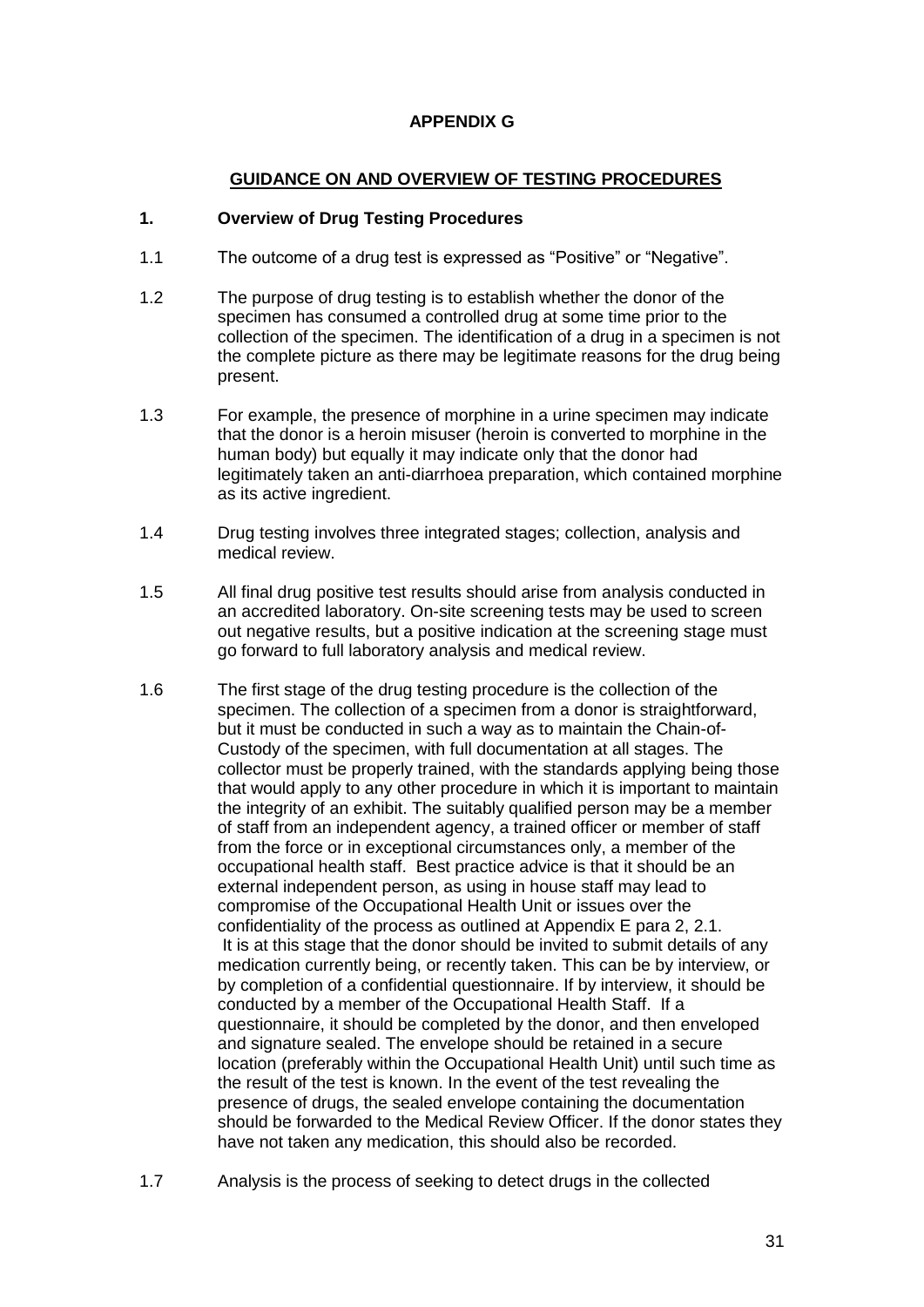specimen. If no drugs are found in the specimen, the drug testing procedure is complete at that stage, and the force will be advised of the "Negative" outcome.

- 1.8 If the analysis identifies one or more drugs in the specimen, further work is required. The positive analytical results need to be interpreted in the light of any factors that may provide a legitimate explanation for the presence of the drugs (e.g. medications taken by the specimen donor in the days before the test). This process is referred to as "Medical Review" and is conducted by a medical practitioner (the "Medical Review Officer"), in case there is a need for a medical discussion with the donor. The medical practitioner reviews the evidence, including the information on the donor's questionnaire and arrives at an opinion as to the origins of the drugs identified. If their presence can be explained by the use of prescribed or proprietary medication the force will be advised of a "Negative" outcome.
- 1.9 If the presence of drugs in the specimen cannot be accounted for in this way, the force will be advised of a "Positive" outcome. The "Positive" outcome reported will include the details of the drug(s) identified. In any case where there is any doubt, the overriding principle of the medical review process is to give the benefit of that doubt to the specimen donor.
- 1.10 In summary, the outcome of a comprehensive drug testing procedure involves three integrated stages: collection, analysis and medical review. A "Negative" result for a specimen indicates that no illicit drug use has been identified. A "Positive" result indicates that there is evidence of illicit drug use that cannot be explained by any of the legitimate medications used by the donor

#### **2. Chain-of-Custody Collection**

- 2.1 The general principles of Chain-of-Custody collection can be summarised as follows:
	- $\bullet$  to ensure that the donor understands the procedure.
	- ◆ to document medications taken by the donor.
	- $\bullet$  to maintain the chain-of-custody.
	- $\bullet$  to avoid cheating by the donor (specimen dilution, adulteration, substitution etc).
	- to allow the donor to provide a specimen in appropriate circumstances (e.g. privacy for urine collection).
	- to adopt procedures that allow the donor to have access to the specimen for independent analysis (e.g. splitting the specimen).
	- $\bullet$  to allow the donor to observe the whole procedure by which the specimen is packaged ready for transport to the laboratory.
	- $\bullet$  to ensure that the specimen is untouched at any stage, thereby avoiding contamination.
	- $\bullet$  to ensure that the specimen is sent to the laboratory in tamper-evident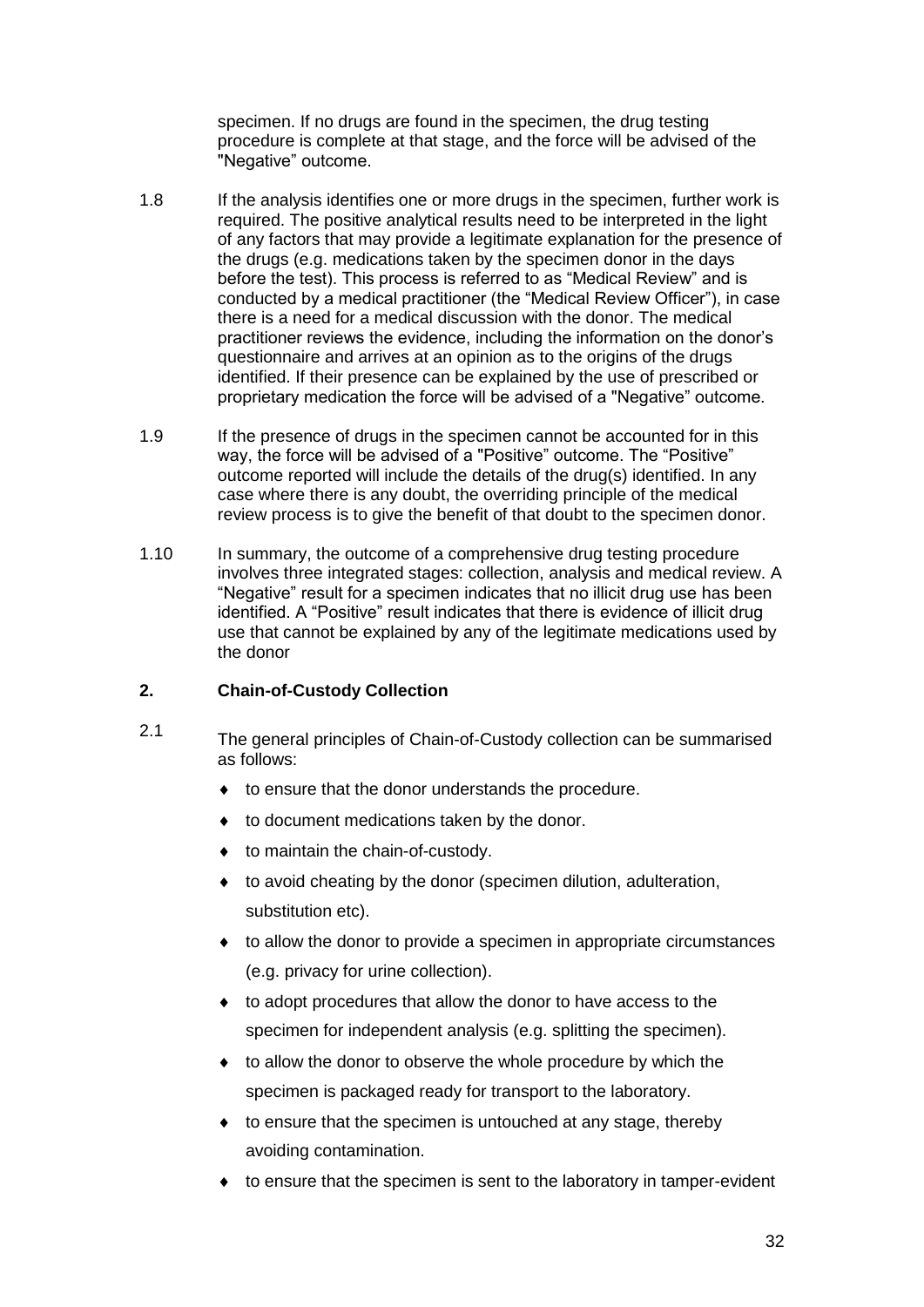packaging.

- 2.2 The collection process is facilitated by the use of a special Chain-of-Custody collection kit. The documentation is usually provided by a multipart, duplicating Chain-of -Custody form. The documentation is completed by, or in the presence of the donor, who will sign to confirm that the urine or saliva specimen is theirs. The sample will be sealed in the presence of the donor. Any information provided about medication will be confidential to the testing laboratory, a medical review officer, and the occupational health unit.
- 2.3 The urine testing kit usually contains two containers and, after collection, the specimen is divided between the two and these are both labelled and sealed with tamper evident security seals in preparation for dispatch to the laboratory for analysis. Both specimen containers remain together. One container, the "A" sample, is used at the laboratory for drug analysis whilst the second is stored at the laboratory under secure conditions, on behalf of the donor, as a back up in case he/she wishes to challenge a positive laboratory result. The donor has the right to challenge the results of a drug test using the second part of the split specimen. In the case of a challenge, the sealed "B" sample will be sent to an independent accredited laboratory of the donor's choice. The donor is required to meet the cost of the transfer and subsequent analysis, but these costs will be reimbursed in the event that the test on the "B" sample is negative.
- 2.4 The top copy of the Chain-of-Custody form is forwarded with the specimen to the analysis laboratory while copies of the form go to the donor, the collector and to the responsible manager in the Force. A further copy of the form, bearing the details of recent medications goes to the Medical Review Officer.
- 2.5 The general principles of Chain-of-Custody saliva and urine collection are the same. The major difference is that a saliva specimen does not have to be provided in privacy, which reduces the measures that need to be adopted to minimise the risk of "cheating". A further difference is that the small volume of the sample means that specimens are not always split, so an alternative approach may be taken to providing the donor with an opportunity to have an independent specimen analysis.

#### **3. Principles of Laboratory Drug Analysis**

#### **3.1 Sample reception**

3.1.1 On arrival at the laboratory the specimens and their packaging are examined to check that the security seals on the containers are intact, and that there are no other signs of tampering. Further checks establish that the Chain-of-Custody paperwork has been fully completed. Once these sample integrity checks have been done, one of the specimens (the "A" sample) is opened ready for analysis.

#### **3.2 Drug analysis**

3.2.1 The analysis of drugs in urine or saliva at the laboratory must be conducted using appropriate high quality scientific techniques. This generally involves an initial immunoassay screening test followed by a